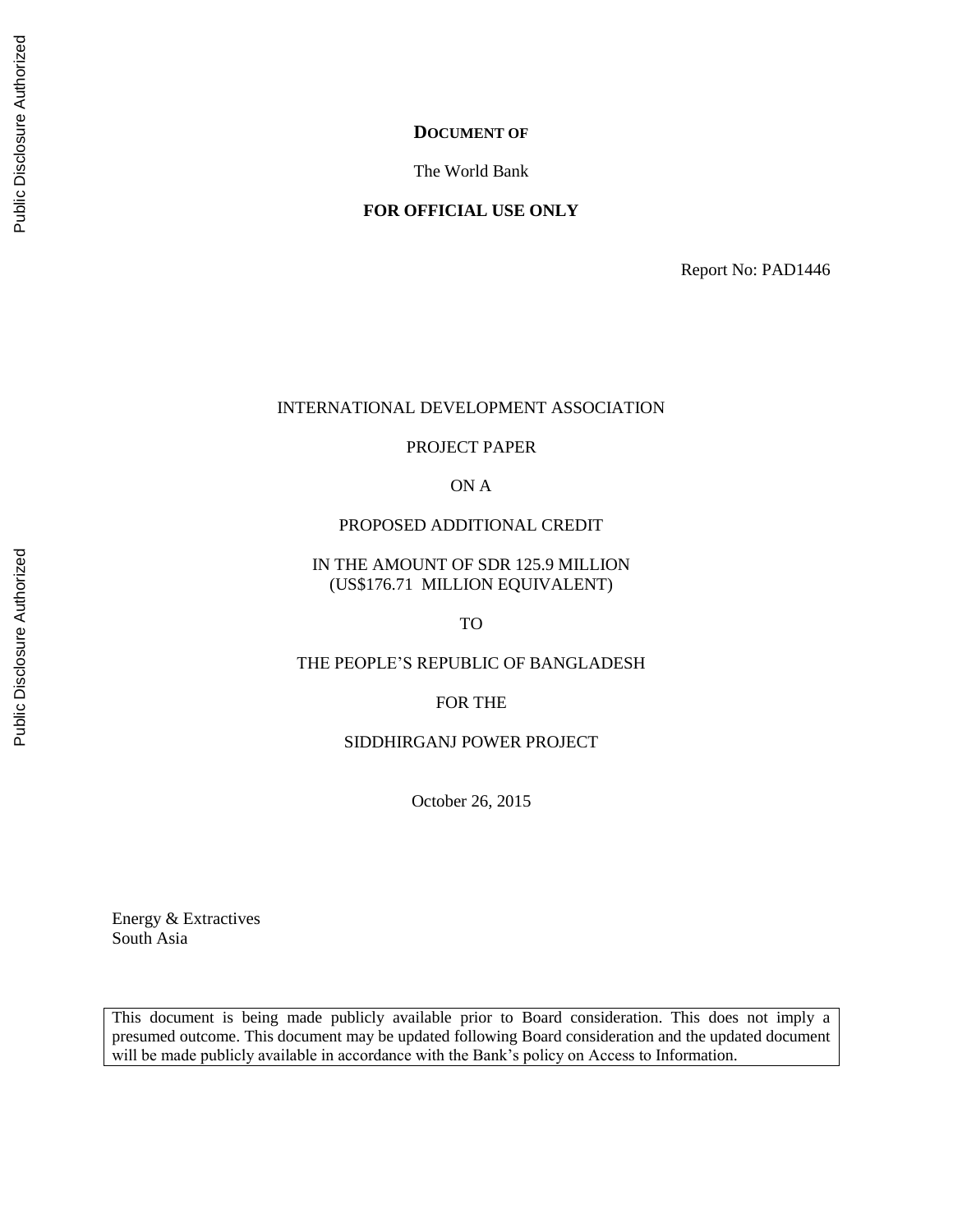# CURRENCY EQUIVALENTS

(Exchange Rate Effective September 30, 2015)

Currency Unit = Bangladesh Taka Taka 77.78 = US\$1  $US$ 1.40374 = SDR 1$ 

### FISCAL YEAR

July 1 – June 30

## ABBREVIATIONS AND ACRONYMS

| <b>CAS</b>  | <b>Country Assistance Strategy</b>                  |
|-------------|-----------------------------------------------------|
| <b>CCPP</b> | <b>Combined Cycle Power Plant</b>                   |
| <b>CEIA</b> | <b>Cumulative Environmental Impact Assessment</b>   |
| <b>CPF</b>  | <b>Country Partnership Framework</b>                |
| DO          | Development Objective                               |
| <b>EGCB</b> | <b>Electricity Generation Company of Bangladesh</b> |
| <b>EIA</b>  | <b>Environmental Impact Assessment</b>              |
| <b>EIRR</b> | <b>Economic Rate of Return</b>                      |
| <b>EPC</b>  | Engineering, Procurement and Construction           |
| GAAP        | Governance and Accountability Action Plan           |
| <b>GTCL</b> | <b>Gas Transmission Company Limited</b>             |
| <b>IDA</b>  | <b>International Development Association</b>        |
| <b>IP</b>   | <b>Implementation Progress</b>                      |
| kWh         | Kilowatt-hour                                       |
| mcf         | Thousand cubic feet                                 |
| mmscfd      | Million standard cubic feet per day                 |
| <b>MW</b>   | Megawatt                                            |
| $O\&M$      | <b>Operations and Maintenance</b>                   |
| ΟE          | Owner's Engineer                                    |
| <b>PGCB</b> | Power Grid Company of Bangladesh                    |
| <b>SIA</b>  | <b>Social Impact Assessment</b>                     |
| <b>SCD</b>  | <b>Systematic Country Diagnostic</b>                |
| <b>SORT</b> | <b>Systematic Operations Risk Rating Tool</b>       |
| <b>WTP</b>  | Willingness to Pay                                  |

| Vice President:                  | <b>Annette Dixon</b>              |
|----------------------------------|-----------------------------------|
| Country Director:                | Johannes C.M. Zutt                |
| Senior Global Practice Director: | <b>Anita Marangoly George</b>     |
| Practice Manager/Manager:        | Julia Bucknall                    |
| Task Team Leader:                | Md. Iqbal/Sheoli Pargal (Co-TTLs) |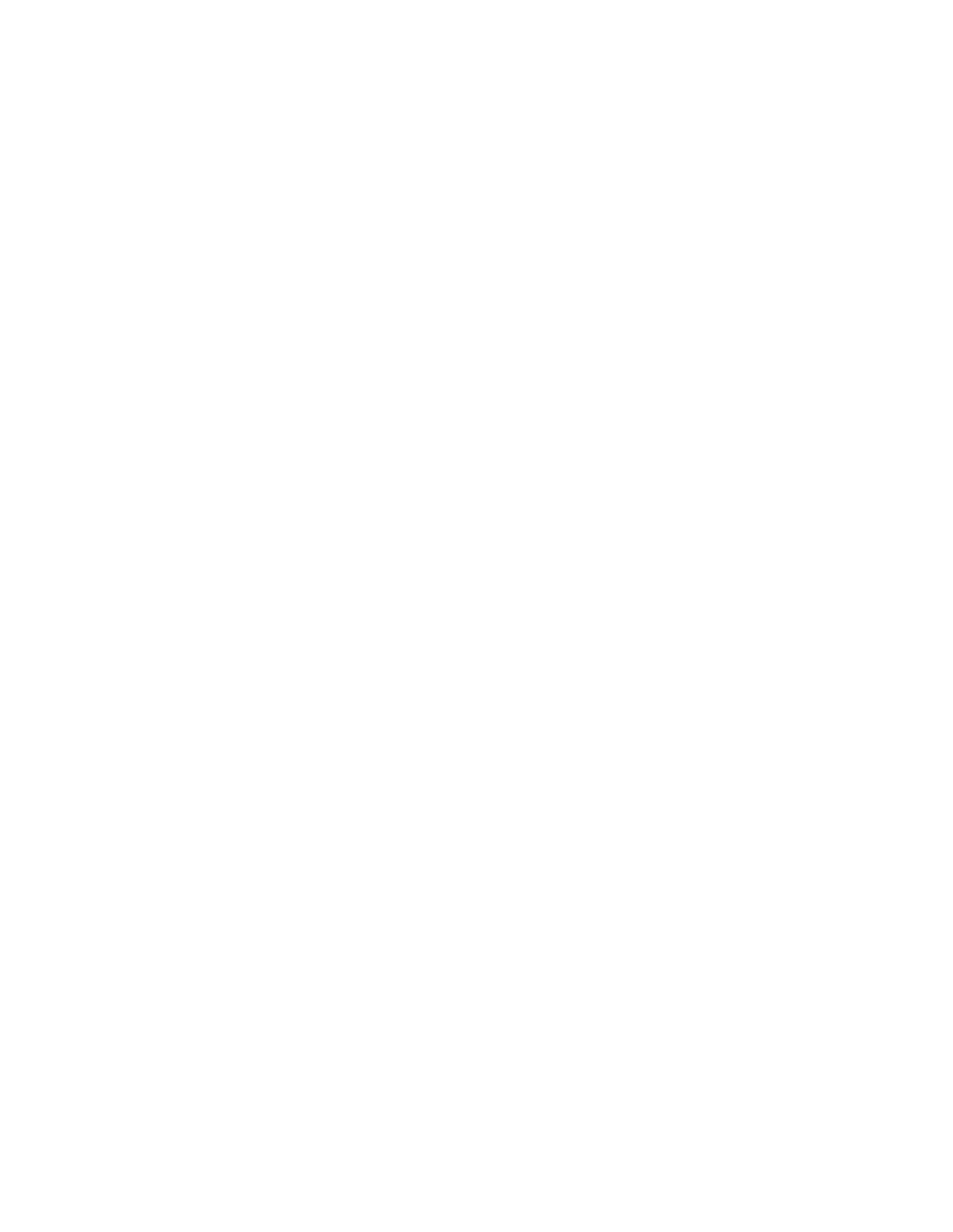# **BANGLADESH SIDDHIRGANJ POWER PROJECT ADDITIONAL FINANCING AND PROJECT RESTRUCTURING**

## **CONTENTS**

|               | Project Paper Data Sheet                          | iv           |
|---------------|---------------------------------------------------|--------------|
| Project Paper |                                                   |              |
| I.            | Introduction                                      | $\mathbf{1}$ |
| П.            | Background and Rationale for Additional Financing | 2            |
| Ш.            | <b>Proposed Changes</b>                           | 7            |
| IV.           | <b>Appraisal Summary</b>                          | 10           |
| V.            | <b>World Bank Grievance Redress</b>               | 14           |
|               |                                                   |              |
| Annexes       |                                                   |              |

| Annex-1 Revised Results Framework and Monitoring Indicators |  |
|-------------------------------------------------------------|--|
| Annex-2 Economic and Financial Analyses                     |  |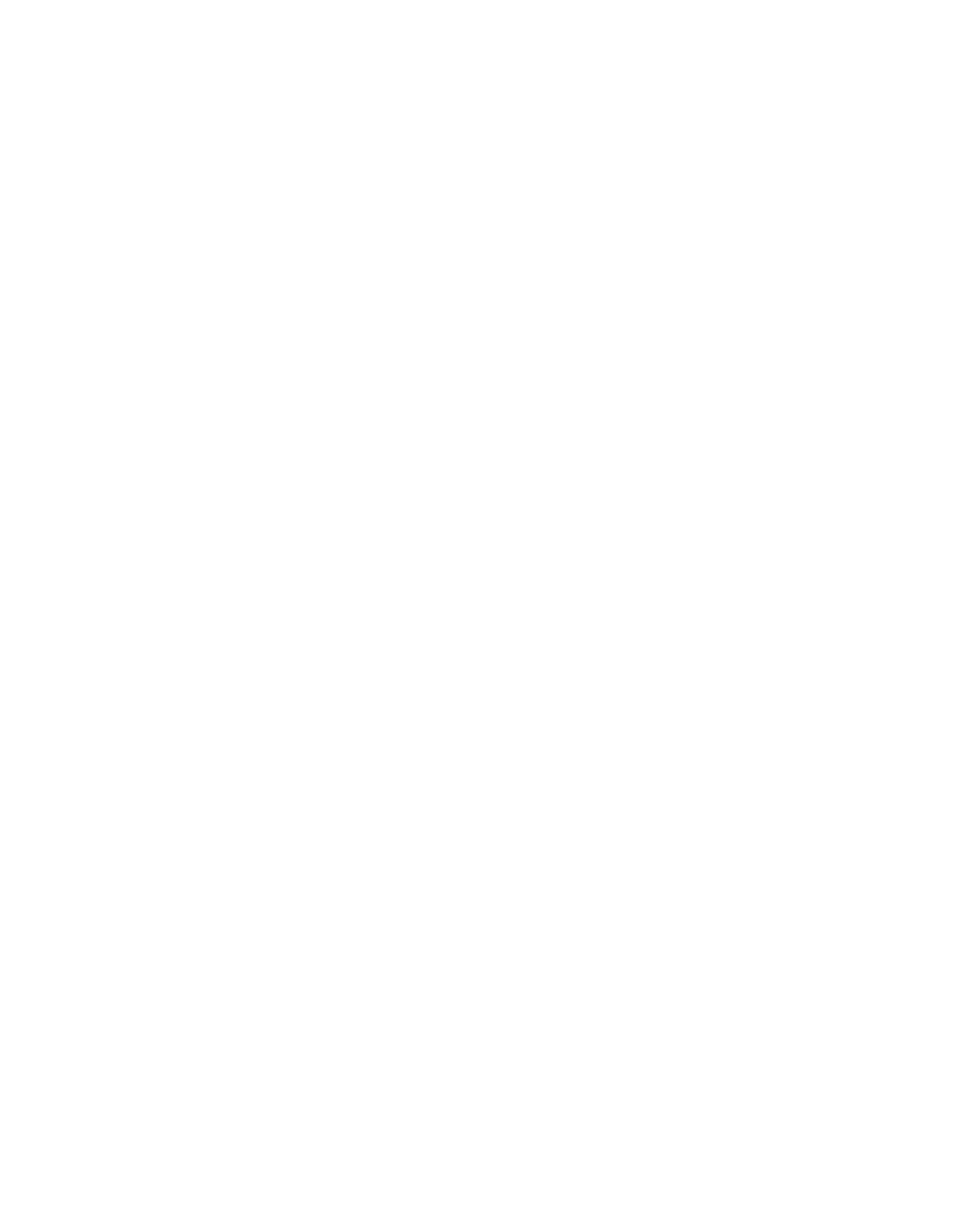# **ADDITIONAL FINANCING DATA SHEET Bangladesh Siddhirganj Power Project Additional Financing and Project Restructuring (P154127) SOUTH ASIA GEE06**

.

| <b>Basic Information – Parent</b>                    |                                                                                      |               |                                        |                          |             |                  |                                              |                                                         |                                                 |                                 |                     |                                |                   |
|------------------------------------------------------|--------------------------------------------------------------------------------------|---------------|----------------------------------------|--------------------------|-------------|------------------|----------------------------------------------|---------------------------------------------------------|-------------------------------------------------|---------------------------------|---------------------|--------------------------------|-------------------|
| Parent Project ID:                                   |                                                                                      |               | P095965                                |                          |             |                  |                                              |                                                         | Original EA Category:                           |                                 | A - Full Assessment |                                |                   |
|                                                      | <b>Current Closing Date:</b>                                                         |               |                                        | 30-Jun-2018              |             |                  |                                              |                                                         |                                                 |                                 |                     |                                |                   |
| <b>Basic Information – Additional Financing (AF)</b> |                                                                                      |               |                                        |                          |             |                  |                                              |                                                         |                                                 |                                 |                     |                                |                   |
| Project ID:                                          |                                                                                      |               | P154127                                |                          |             |                  |                                              |                                                         | <b>Additional Financing</b><br>Type (from AUS): |                                 | Scale Up            |                                |                   |
|                                                      |                                                                                      |               | Regional Vice President: Annette Dixon |                          |             |                  | Category A                                   | Proposed EA Category:<br>(Full Assessment)              |                                                 |                                 |                     |                                |                   |
| <b>Country Director:</b>                             |                                                                                      |               | Johannes C.M. Zutt                     |                          |             |                  |                                              | <b>Expected Effectiveness</b><br>Date: 31-December-2015 |                                                 |                                 |                     |                                |                   |
| Director:                                            | Senior Global Practice                                                               |               | Anita Marangoly George                 |                          |             |                  |                                              |                                                         | <b>Expected Closing Date:</b>                   |                                 | 30-Jun-2018         |                                |                   |
| Practice<br>Manager/Manager:                         |                                                                                      |               | Julia Bucknall                         |                          |             |                  | Report No:                                   |                                                         |                                                 |                                 | PAD1446             |                                |                   |
| Team Leader(s):                                      |                                                                                      |               |                                        | Md. Iqbal, Sheoli Pargal |             |                  |                                              |                                                         |                                                 |                                 |                     |                                |                   |
|                                                      |                                                                                      |               |                                        |                          |             |                  | <b>Borrower</b>                              |                                                         |                                                 |                                 |                     |                                |                   |
|                                                      | <b>Organization Name</b>                                                             |               |                                        | Contact                  |             | Title            |                                              |                                                         | Telephone                                       |                                 | Email               |                                |                   |
| Finance Division,                                    | Government of Bangladesh                                                             |               |                                        |                          |             |                  | Secretary                                    |                                                         |                                                 |                                 |                     |                                |                   |
|                                                      | Project Financing Data - Parent (Siddhirganj Power Project-P095965) (in USD Million) |               |                                        |                          |             |                  |                                              |                                                         |                                                 |                                 |                     |                                |                   |
| <b>Key Dates</b>                                     |                                                                                      |               |                                        |                          |             |                  |                                              |                                                         |                                                 |                                 |                     |                                |                   |
| Project                                              | Ln/Cr/TF                                                                             | <b>Status</b> |                                        | Approval<br>Date         |             |                  | Effectiveness<br><b>Signing Date</b><br>Date |                                                         |                                                 | Original<br><b>Closing Date</b> |                     | Revised<br><b>Closing Date</b> |                   |
| P095965                                              | <b>IDA-45080</b>                                                                     | Effective     |                                        | 30-Oct-<br>2008          | 13-Nov-2008 |                  |                                              |                                                         | 31-Mar-2009                                     |                                 | 31-Mar-2016         |                                | 30-Jun-2018       |
| <b>Disbursements</b>                                 |                                                                                      |               |                                        |                          |             |                  |                                              |                                                         |                                                 |                                 |                     |                                |                   |
| Project                                              | Ln/Cr/TF                                                                             | <b>Status</b> |                                        | Currency                 | Original    |                  |                                              |                                                         | Revised Cancelled                               | Disburs<br>ed                   | Undisbur<br>sed     |                                | $\%$<br>Disbursed |
| P095965                                              | IDA-<br>45080                                                                        | Effective     |                                        | <b>XDR</b>               |             | 222.60<br>222.60 |                                              |                                                         | 0.00                                            | 166.71                          | 55.89               |                                | 74.89             |
|                                                      |                                                                                      |               |                                        |                          |             |                  |                                              |                                                         |                                                 |                                 |                     |                                |                   |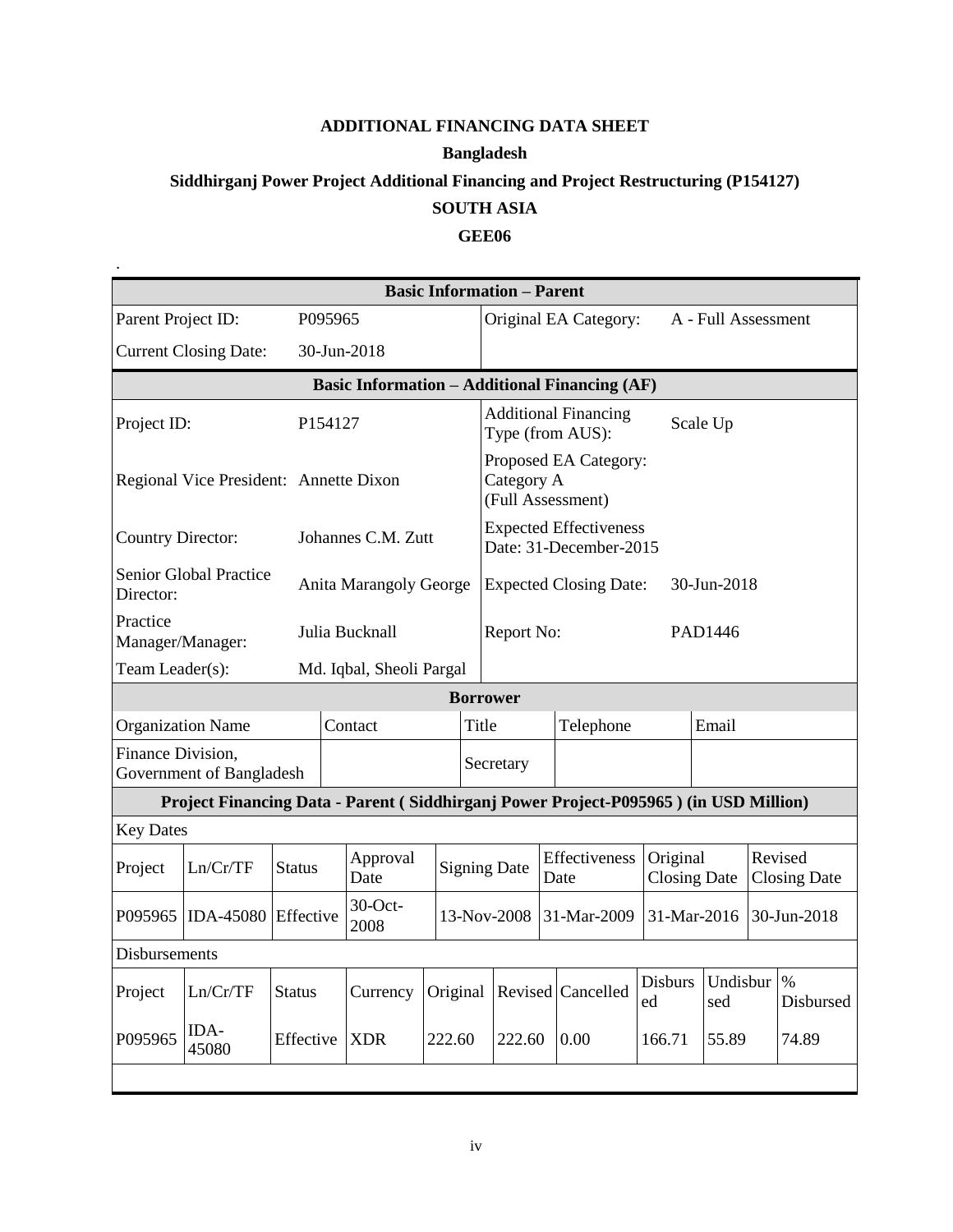| <b>Project Financing Data - Additional Financing</b><br>Siddhirganj Power Project Additional Financing (P154127) (in USD Million)                        |                                                    |                                                                         |                             |              |  |  |  |  |
|----------------------------------------------------------------------------------------------------------------------------------------------------------|----------------------------------------------------|-------------------------------------------------------------------------|-----------------------------|--------------|--|--|--|--|
| $\begin{bmatrix} 1 \end{bmatrix}$<br>Loan<br>$\lceil$ $\rceil$                                                                                           | Grant                                              | <b>IDA</b> Grant                                                        |                             |              |  |  |  |  |
| [X]<br>Credit $\lceil$                                                                                                                                   | Guaran $\lceil \; \rceil$<br>tee                   | Other                                                                   |                             |              |  |  |  |  |
| <b>Total Project Cost:</b>                                                                                                                               | 205.21                                             | <b>Total Bank Financing:</b>                                            | 176.71                      |              |  |  |  |  |
| Financing Gap:                                                                                                                                           | 0.00                                               |                                                                         |                             |              |  |  |  |  |
|                                                                                                                                                          | Financing Source – Additional Financing (AF)       |                                                                         |                             | Amount       |  |  |  |  |
| <b>BORROWER/RECIPIENT</b>                                                                                                                                |                                                    |                                                                         |                             | 28.50        |  |  |  |  |
|                                                                                                                                                          | International Development Association (IDA)        |                                                                         |                             | 176.71       |  |  |  |  |
| Total                                                                                                                                                    |                                                    |                                                                         |                             | 205.21       |  |  |  |  |
|                                                                                                                                                          |                                                    |                                                                         |                             |              |  |  |  |  |
| <b>Policy Waivers</b>                                                                                                                                    |                                                    |                                                                         |                             |              |  |  |  |  |
| respects?                                                                                                                                                |                                                    | Does the project depart from the CAS in content or in other significant | N <sub>o</sub>              |              |  |  |  |  |
| Explanation                                                                                                                                              |                                                    |                                                                         |                             |              |  |  |  |  |
|                                                                                                                                                          | Does the project require any policy waiver $(s)$ ? |                                                                         | No                          |              |  |  |  |  |
| Explanation                                                                                                                                              |                                                    |                                                                         |                             |              |  |  |  |  |
|                                                                                                                                                          |                                                    | Has the waiver(s) been endorsed or approved by Bank Management?         |                             |              |  |  |  |  |
|                                                                                                                                                          |                                                    | <b>Team Composition</b>                                                 |                             |              |  |  |  |  |
| <b>Bank Staff</b>                                                                                                                                        |                                                    |                                                                         |                             |              |  |  |  |  |
| <b>Name</b>                                                                                                                                              | Role                                               | <b>Title</b>                                                            | Specialization              | Unit         |  |  |  |  |
| Md. Iqbal                                                                                                                                                | <b>Team Leader (ADM</b><br>Responsible)            | Senior Energy<br>Specialist                                             | Power Engineering           | <b>GEEDR</b> |  |  |  |  |
| Sheoli Pargal                                                                                                                                            | <b>Team Leader</b>                                 | Lead Energy Economist Economics                                         |                             | <b>GEEDR</b> |  |  |  |  |
| Tanvir Hossain                                                                                                                                           | Procurement<br>Specialist                          | <b>Senior Procurement</b><br>Specialist                                 | Procurement                 | <b>GGODR</b> |  |  |  |  |
| Zubair K M Sadeque                                                                                                                                       | <b>Financial Analyst</b>                           | Senior Energy<br>Specialist                                             | Finance                     | <b>GEEDR</b> |  |  |  |  |
| Mohammed<br>Financial<br>Financial<br><b>Financial Management</b><br><b>GGODR</b><br>Management<br>Atikuzzaman<br>Specialist<br>management<br>Specialist |                                                    |                                                                         |                             |              |  |  |  |  |
| Hisham A. Abdo<br>Kahin                                                                                                                                  | Counsel                                            | <b>Lead Counsel</b>                                                     | Law                         | <b>LEGES</b> |  |  |  |  |
| Iqbal Ahmed                                                                                                                                              | Safeguards<br>Specialist                           | E T Consultant                                                          | Environmental<br>safeguards | <b>GENDR</b> |  |  |  |  |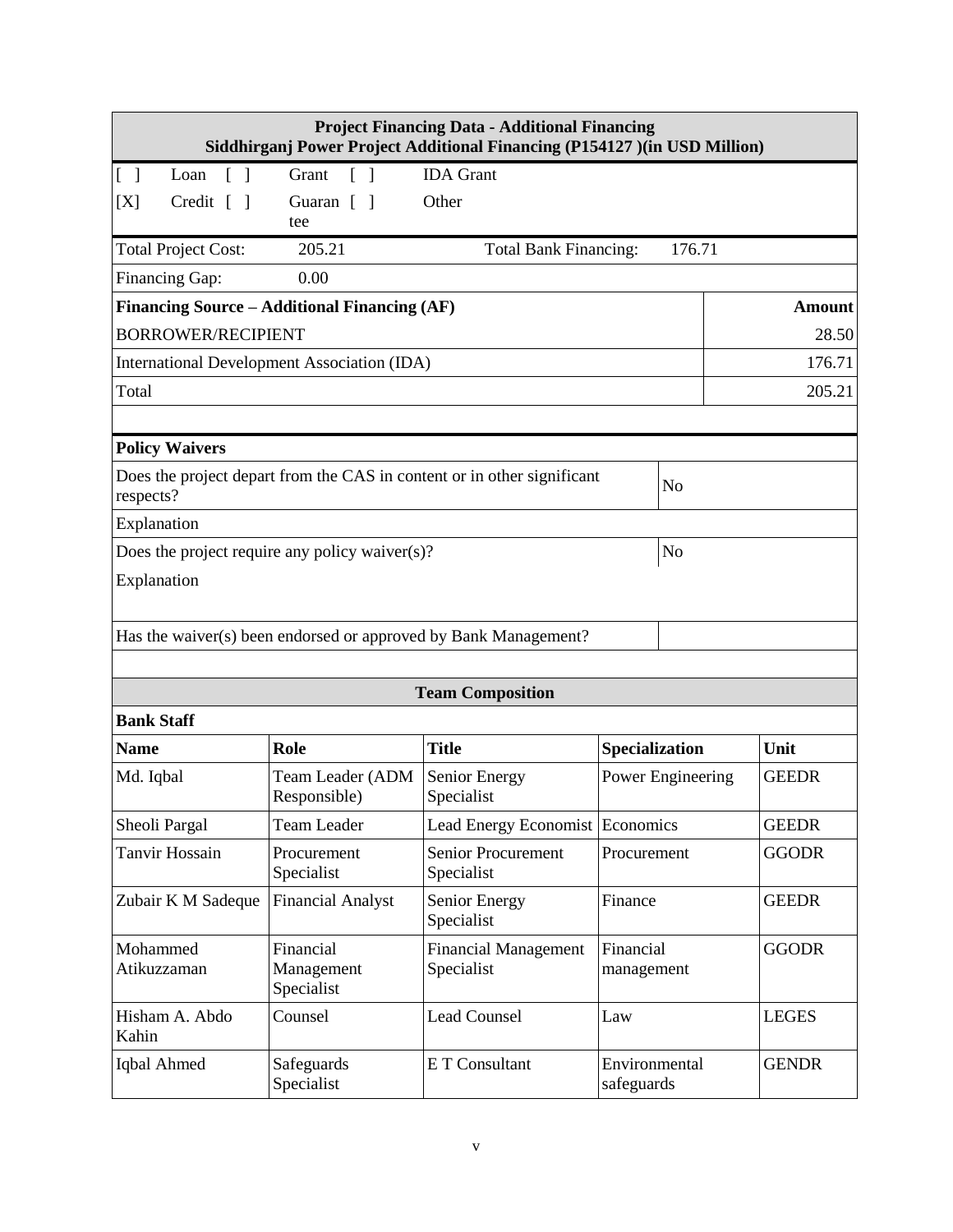| Md. Bazlul Kadir                    | <b>Team Member</b>       |                                               |  | Consultant                                     |                | Procurement cum<br>Technical |                                    |  | <b>GGODR</b>    |
|-------------------------------------|--------------------------|-----------------------------------------------|--|------------------------------------------------|----------------|------------------------------|------------------------------------|--|-----------------|
| Sabah Moyeen                        | Safeguards<br>Specialist |                                               |  | <b>Senior Social</b><br>Development Specialist |                | Social safeguards            |                                    |  | <b>GSURR</b>    |
| Shakil Ahmed<br>Ferdausi            |                          | Safeguards<br>Specialist                      |  | Senior Environmental<br>Specialist             |                |                              | Environmental<br>safeguards        |  | <b>GENDR</b>    |
| <b>Yusuf Salauddin</b>              |                          | <b>Team Member</b>                            |  | Consultant                                     |                |                              | <b>Technical aspects</b>           |  | GEE06           |
| Miklos Bankuti                      |                          | <b>Team Member</b>                            |  | Consultant                                     |                |                              | Financial and<br>economic analysis |  | GEE06           |
| <b>Extended Team</b><br><b>Name</b> |                          | <b>Title</b>                                  |  |                                                |                |                              | <b>Location</b>                    |  |                 |
| <b>Locations</b>                    |                          |                                               |  |                                                |                |                              |                                    |  |                 |
| <b>Country</b>                      | <b>Division</b>          | <b>First Administrative Location</b>          |  |                                                | <b>Planned</b> |                              | <b>Actual</b>                      |  | <b>Comments</b> |
| Bangladesh                          |                          | <b>Dhaka Division</b>                         |  | Siddhirganj                                    |                | X                            | X                                  |  |                 |
| Bangladesh                          |                          | <b>Dhaka Division</b>                         |  | Maniknagar                                     |                | X                            | X                                  |  |                 |
| Bangladesh                          |                          | <b>Chittagong Division</b>                    |  | Bakhrabad                                      |                | X                            | X                                  |  |                 |
| Bangladesh                          |                          | <b>Dhaka Division</b>                         |  | Dhaka District                                 |                | X                            | X                                  |  |                 |
| Bangladesh                          |                          | <b>Dhaka Division</b>                         |  | Narayanganj District                           | X              |                              | X                                  |  |                 |
| Bangladesh                          |                          | <b>Dhaka Division</b>                         |  | Munshiganj District                            | X              |                              | X                                  |  |                 |
| Bangladesh                          |                          | <b>Chittagong Division</b>                    |  | Comilla District                               |                | X                            | X                                  |  |                 |
|                                     |                          |                                               |  | <b>Institutional Data</b>                      |                |                              |                                    |  |                 |
|                                     |                          | Parent (Siddhirganj Power Project-P095965)    |  |                                                |                |                              |                                    |  |                 |
| Practice Area (Lead)                |                          |                                               |  |                                                |                |                              |                                    |  |                 |
| Energy & Extractives                |                          |                                               |  |                                                |                |                              |                                    |  |                 |
| <b>Contributing Practice Areas</b>  |                          |                                               |  |                                                |                |                              |                                    |  |                 |
|                                     |                          |                                               |  |                                                |                |                              |                                    |  |                 |
| <b>Cross Cutting Topics</b>         |                          |                                               |  |                                                |                |                              |                                    |  |                 |
| [ ] Climate Change                  |                          |                                               |  |                                                |                |                              |                                    |  |                 |
| Fragile, Conflict & Violence        |                          |                                               |  |                                                |                |                              |                                    |  |                 |
| Gender                              |                          |                                               |  |                                                |                |                              |                                    |  |                 |
| ] Jobs                              |                          |                                               |  |                                                |                |                              |                                    |  |                 |
| Public Private Partnership          |                          |                                               |  |                                                |                |                              |                                    |  |                 |
| <b>Sectors / Climate Change</b>     |                          |                                               |  |                                                |                |                              |                                    |  |                 |
|                                     |                          | Sector (Maximum 5 and total % must equal 100) |  |                                                |                |                              |                                    |  |                 |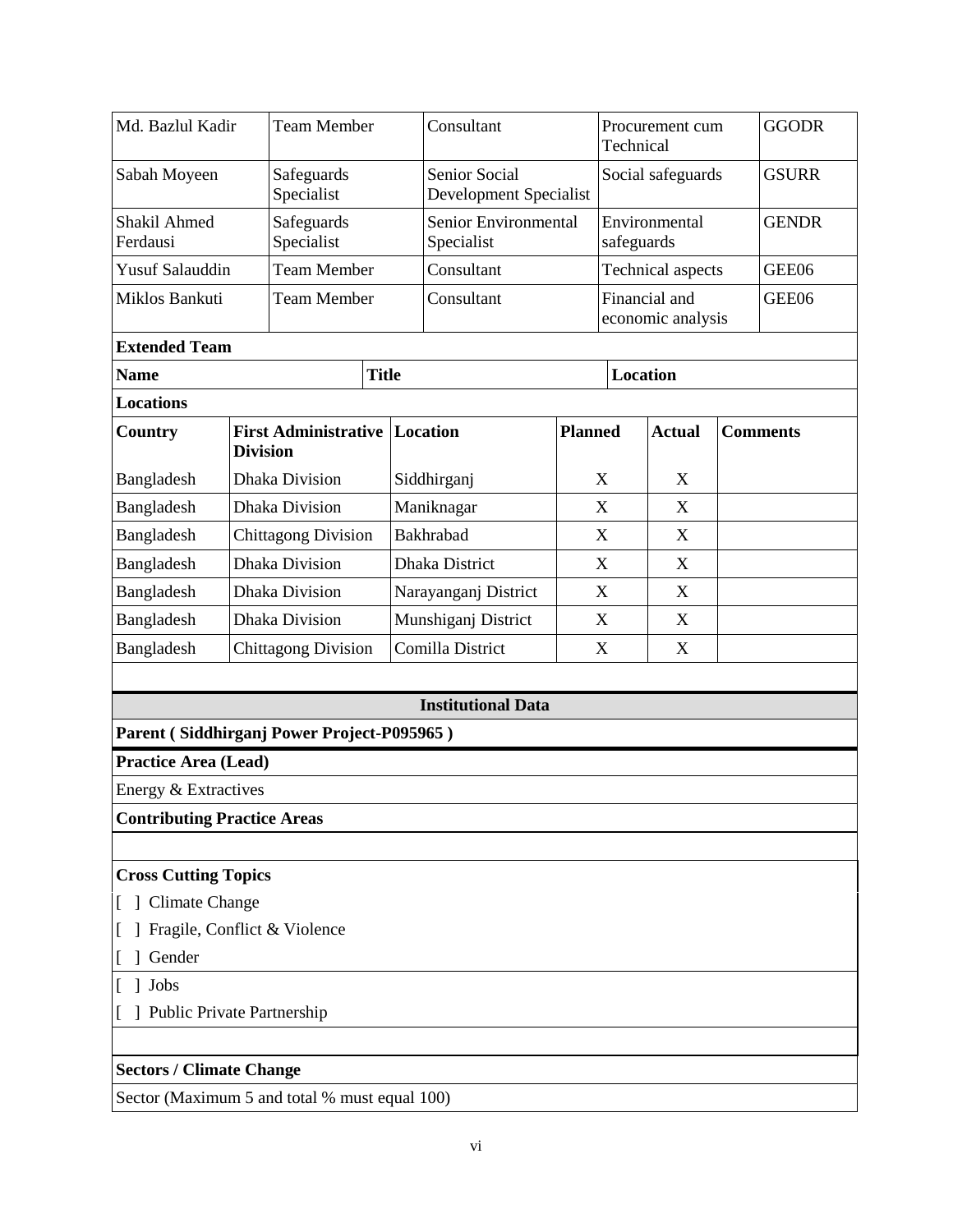| <b>Major Sector</b>                                                           |                                 | $\frac{0}{0}$<br><b>Sector</b>                            |               |                                     | <b>Adaptation Co-</b><br>benefits % |  | <b>Mitigation</b><br><b>Co-benefits</b><br>$\frac{0}{0}$ |
|-------------------------------------------------------------------------------|---------------------------------|-----------------------------------------------------------|---------------|-------------------------------------|-------------------------------------|--|----------------------------------------------------------|
| Energy and mining                                                             | <b>Thermal Power Generation</b> |                                                           | 56            |                                     |                                     |  |                                                          |
| Energy and mining                                                             | Oil and gas                     |                                                           | 22            |                                     |                                     |  |                                                          |
| Energy and mining                                                             |                                 | Transmission and<br>Distribution of Electricity           | 22            |                                     |                                     |  |                                                          |
| Total                                                                         |                                 |                                                           | 100           |                                     |                                     |  |                                                          |
| <b>Themes</b>                                                                 |                                 |                                                           |               |                                     |                                     |  |                                                          |
| Theme (Maximum 5 and total % must equal 100)                                  |                                 |                                                           |               |                                     |                                     |  |                                                          |
| Major theme                                                                   |                                 | Theme                                                     |               |                                     | $\%$                                |  |                                                          |
| Financial and private sector<br>development                                   |                                 | Infrastructure services for private sector<br>development |               |                                     | 100                                 |  |                                                          |
| Total                                                                         |                                 |                                                           |               |                                     | 100                                 |  |                                                          |
| Additional Financing Siddhirganj Power Project Additional Financing (P154127) |                                 |                                                           |               |                                     |                                     |  |                                                          |
| <b>Practice Area (Lead)</b>                                                   |                                 |                                                           |               |                                     |                                     |  |                                                          |
| Energy & Extractives                                                          |                                 |                                                           |               |                                     |                                     |  |                                                          |
| <b>Contributing Practice Areas</b>                                            |                                 |                                                           |               |                                     |                                     |  |                                                          |
| Environment & Natural Resources, Governance, Other                            |                                 |                                                           |               |                                     |                                     |  |                                                          |
| <b>Cross Cutting Topics</b>                                                   |                                 |                                                           |               |                                     |                                     |  |                                                          |
| [X] Climate Change                                                            |                                 |                                                           |               |                                     |                                     |  |                                                          |
| Fragile, Conflict & Violence                                                  |                                 |                                                           |               |                                     |                                     |  |                                                          |
| Gender                                                                        |                                 |                                                           |               |                                     |                                     |  |                                                          |
| ] Jobs                                                                        |                                 |                                                           |               |                                     |                                     |  |                                                          |
| ] Public Private Partnership                                                  |                                 |                                                           |               |                                     |                                     |  |                                                          |
| <b>Sectors / Climate Change</b>                                               |                                 |                                                           |               |                                     |                                     |  |                                                          |
| Sector (Maximum 5 and total % must equal 100)                                 |                                 |                                                           |               |                                     |                                     |  |                                                          |
| <b>Major Sector</b>                                                           |                                 | <b>Sector</b>                                             | $\frac{0}{0}$ | <b>Adaptation Co-</b><br>benefits % |                                     |  | <b>Mitigation Co-</b><br>benefits %                      |
| Energy and mining                                                             | and Power                       | Energy efficiency in Heat                                 | 30            |                                     |                                     |  | 100%                                                     |
| Energy and mining                                                             | Oil and gas                     |                                                           | 30            |                                     |                                     |  |                                                          |
| Energy and mining                                                             |                                 | <b>Thermal Power Generation</b>                           | 30            |                                     |                                     |  |                                                          |
| Information and<br>communications                                             |                                 | Information technology                                    | 10            |                                     |                                     |  |                                                          |
|                                                                               |                                 |                                                           |               |                                     |                                     |  |                                                          |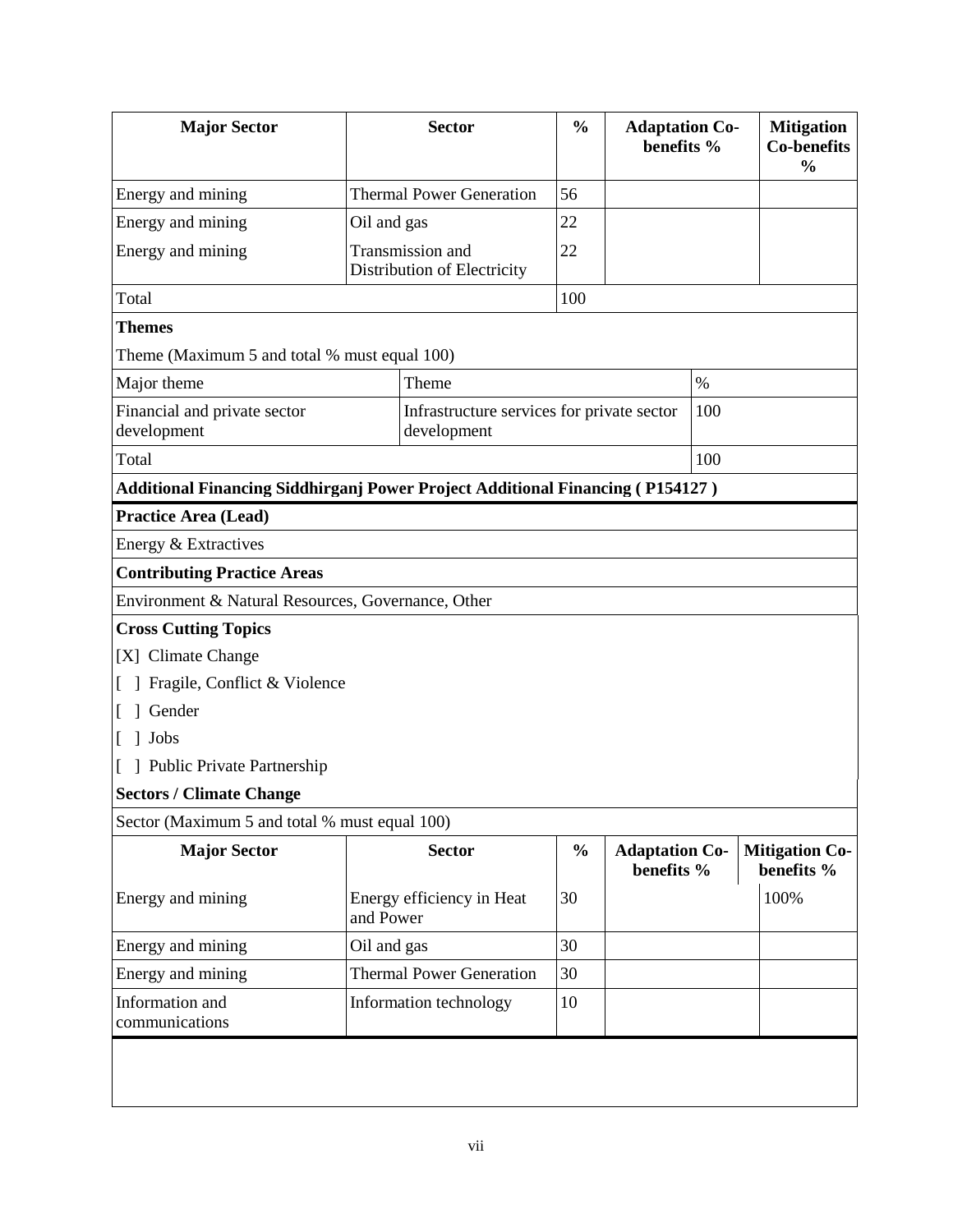| <b>Themes</b>                                                             |                                                           |      |  |  |  |  |  |
|---------------------------------------------------------------------------|-----------------------------------------------------------|------|--|--|--|--|--|
| Theme (Maximum 5 and total % must equal 100)                              |                                                           |      |  |  |  |  |  |
| Major theme                                                               | Theme                                                     | $\%$ |  |  |  |  |  |
| Financial and private sector<br>development                               | Corporate governance                                      | 10   |  |  |  |  |  |
| Financial and private sector<br>development                               | Infrastructure services for private sector<br>development | 70   |  |  |  |  |  |
| Environment and natural resources<br>management                           | Climate change                                            | 20   |  |  |  |  |  |
| Total                                                                     |                                                           | 100  |  |  |  |  |  |
| <b>Consultants (Will be disclosed in the Monthly Operational Summary)</b> |                                                           |      |  |  |  |  |  |
| Consultants Required? Yes.                                                |                                                           |      |  |  |  |  |  |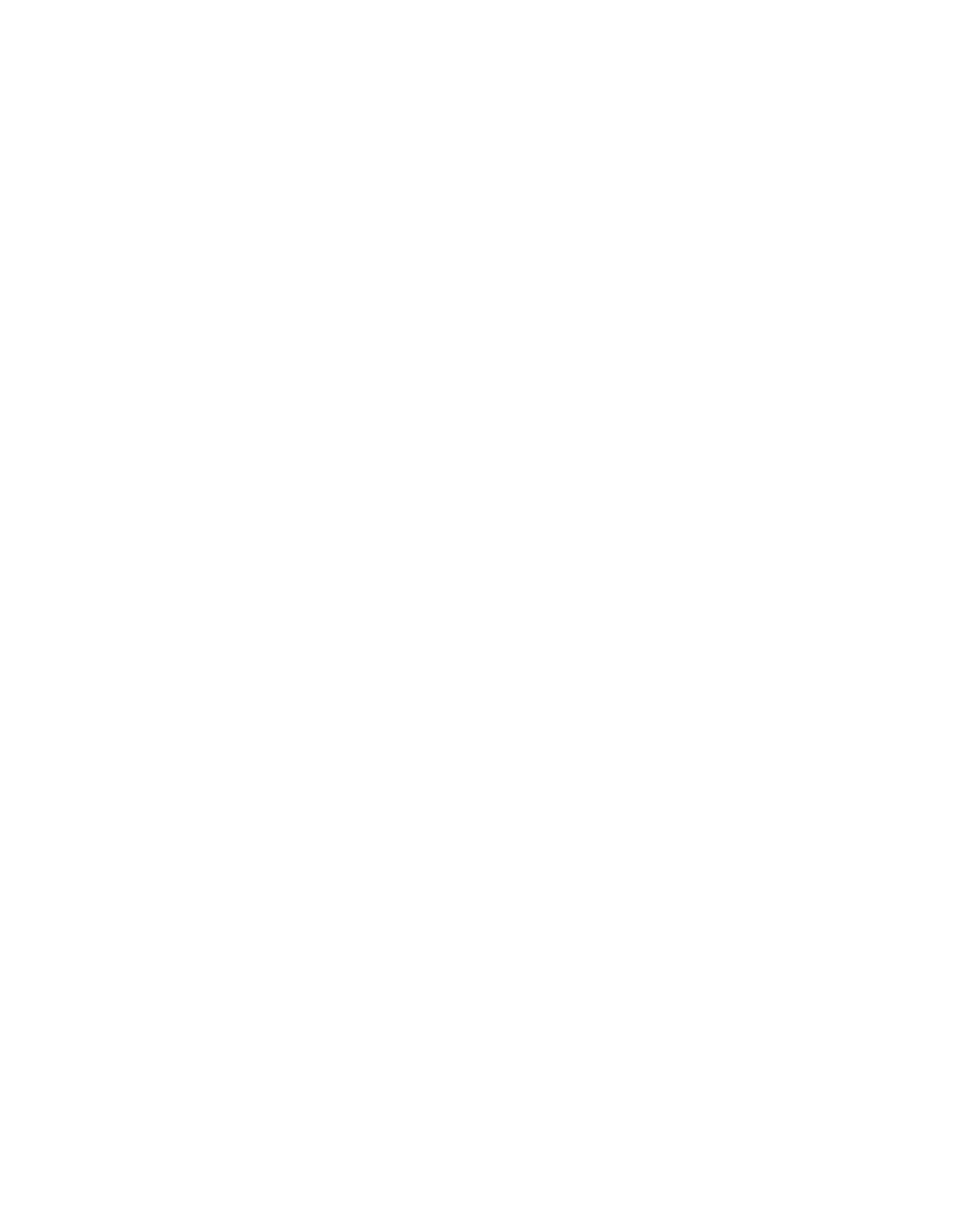## **I. Introduction**

1. This Project Paper seeks the approval of the Executive Directors to provide an additional credit in the amount of SDR 125.9 million (US\$176.71 million equivalent) to the Bangladesh Siddhirganj Power Project.

2. The proposed additional finance (AF) would fill the financing gap associated with the design, procurement, construction and commissioning of a 335 megawatt (MW) combined cycle power plant at Siddhirganj. The AF includes a Level II restructuring of the parent project which has been approved by Management involving: (i) changes to eligible expenditures and (ii) application of the most recent procurement guidelines to contracts in process of procurement.

3. Project objectives and design have changed since approval of the parent project. The Government of Bangladesh had originally planned to build a 300 MW open cycle gas turbine power plant at Siddhirganj to help meet peak demand for electricity in the country.<sup>1</sup> An IDA credit to support this project (the Siddhirganj Peaking Power project) was approved in 2008. For a variety of reasons, the Government was not successful in procuring the 300 MW power plant. It also became clear that domestic gas was likely to be in short supply going forward. The Government, therefore, decided to set up a combined cycle power plant (CCPP) at Siddhirganj instead of the open cycle peaking plant. While the CCPP would have a higher capital cost than the open cycle power plant, it would operate with higher thermal efficiency, delivering greater energy output per unit of gas input; and would meet both base-load and peak-load demands. The Government's proposal to build a CCPP was accepted by IDA. A contract was procured for the design, supply, installation, and commissioning of a new 335 MW CCPP in mid-2012. At that point, the Government was expecting to use its own resources to meet the financing gap ensuing from the higher capital cost of the CCPP. The Bank's Board of Executive Directors approved a Level 1 project restructuring in April 2014 to formalize the change. Level 1 changes were made to the project name, development objective, results framework, and component descriptions; the technical assistance component was expanded to include capacity building contracts associated with the CCPP and relocation of a primary school to ensure an adequate buffer with the proposed plant. No further changes to the project design are being proposed as part of the proposed Additional Financing.

4. The Government has subsequently asked IDA to provide the additional financing. The additional financing is required to fill a financing gap arising from: (i) the higher capital cost of the CCPP vis-a-vis that of the peaking power plant, the increased technical assistance costs, and the cost of relocating the primary school; and, (ii) the depreciation of the SDR against the US dollar, which has significantly reduced the value of the original credit in USD terms. There is no partner co-financing for this project, and the Government is unable to finance the full incremental cost from its own budget (however, the Government is increasing its contribution from the originally planned level).

5. The additional credit will finance eligible increased plant costs, capacity building TA, and relocation of a primary school, retroactive to 12 months prior to expected date of signing. Specifically, the proposed Credit would finance the following: i) additional capital costs of the CCPP construction contract; ii) price and physical contingencies associated with the CCPP contract; iii) additional cost of three Technical Assistance contracts - Operations and Maintenance, an Owner's Engineer for the CCPP, Enterprise Resource Planning for EGCB, and (iv) Primary School construction. The primary section of the school is housed in a dilapidated and unsafe building, and which is being relocated under the project.

 $\overline{a}$ <sup>1</sup> The project encompassed: a 300 MW open cycle peaking power plant; a 60 km natural gas pipeline; an 11 kilometer 230 kV transmission line for power evacuation, and associated substations; and technical assistance for capacity building.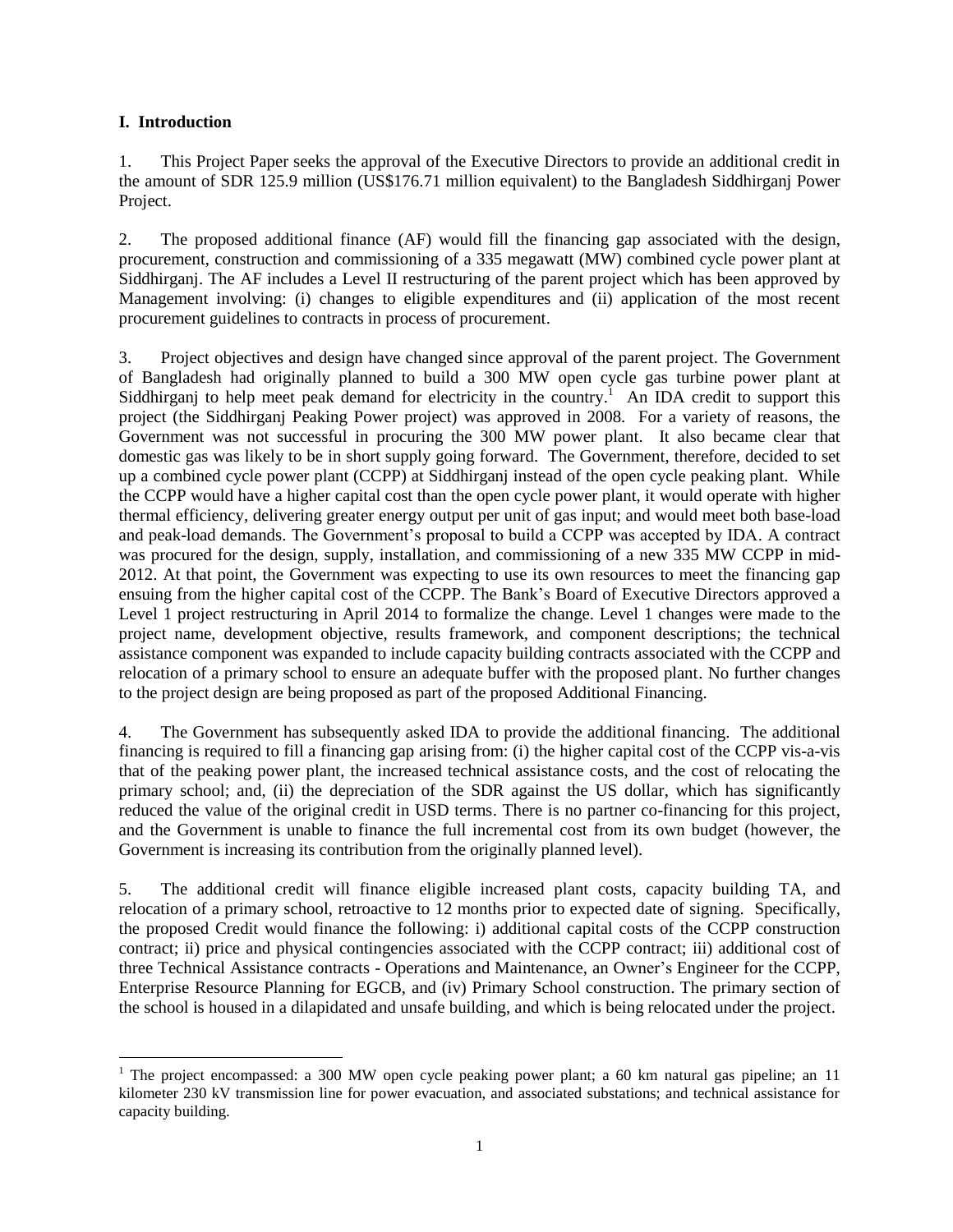**6.** Table-1 lays out the financing plan at approval, at restructuring (April 2014), and at time of proposed AF approval, showing the cost share between IDA and GOB financing. Table-2 provides the distribution of costs between the original credit and the additional financing credit by component.

| <b>Components</b>                | <b>IDA Finance</b> |               |          |          | <b>Total</b>                        |          |                |
|----------------------------------|--------------------|---------------|----------|----------|-------------------------------------|----------|----------------|
|                                  |                    |               |          |          | (CD, VAT, Taxes & Land Acquisition) |          | <b>Cost At</b> |
|                                  |                    |               |          |          | Costs)                              |          | АF             |
|                                  | At                 | At            | At AF    | At       | At                                  | At AF    |                |
|                                  | approval           | restructuring | approval | approval | restructuring                       | approval |                |
| Component (a): Power Plant       | 195.90             | 195.90        | 333.00   | 82.00    | 240.82*                             | 100.00   | 433.00         |
| <b>Price Contingency</b>         | 0.00               | 0.00          | 20.00    | 0.00     | 20.00                               | 0.00     | 20.00          |
| <b>Physical Contingency</b>      | 0.00               | 0.00          | 4.75     | 0.00     | 4.75                                | 0.00     | 4.75           |
| Component (b): Electricity       | 43.30              | 27.01         | 27.00    | 10.70    | 12.50                               | 12.50    | 39.50          |
| <b>Transmission System</b>       |                    |               |          |          |                                     |          |                |
| Component (c):                   | 76.90              | 65.00         | 63.25    | 27.30    | 36.00                               | 36.00    | 99.25          |
| <b>Gas Transmission Pipeline</b> |                    |               |          |          |                                     |          |                |
| Component (d): Technical         | 33.90              | 50.52         | 56.00    | 0.00     | 0.0                                 | 0.00     | 56.00          |
| Assistance (inc. school)         |                    |               |          |          |                                     |          |                |
| Total                            | 350.00             | 338.43        | 504.00   | 120.00   | 314.07                              | 148.50   | 652.50         |

## **Table 1: Financing Plan (\$ Million)**

\*This includes \$161.85 million capital cost of Component (a).

|                                                     | <b>Original Credit</b> | АF              | <b>Total</b> |
|-----------------------------------------------------|------------------------|-----------------|--------------|
|                                                     |                        |                 |              |
| Component (a) CCPP                                  | 227.04                 | 130.71          | 357.75       |
| Component (b) Power line                            | 27.00                  | 0.00            | 27.00        |
| Component (c) Gas line                              | 63.25                  | 0.00            | 63.25        |
| Component (d) Technical<br>Assistance (inc. school) | 10.0                   | 46.00           | 56.00        |
| Total                                               | 327.29*                | 176.71          | 504.00       |
| o/w retroactive financing                           |                        | 34.66<br>19.61% |              |

#### **Table 2: Original Credit and Additional Financing by Component (\$ Million)**

\*Current value of Credit as of August 31, 2015.

7. **Restructuring.** Under the Level II Restructuring approved by Management, taxes on nonconsulting services will be eligible for IDA financing under the proposed Additional Finance as well as under the Original Credit. The Original Financing Agreement will be amended to this effect, retroactive to December 2011. Procurement under process from the Original credit will accommodate the provisions of Bank's Procurement Guidelines 2011 or Consultant's Guidelines 2011, as the case may be, during bid/ proposal evaluation, contract signing and contract execution.

### **II. Background and Rationale for Additional Financing in the amount of \$176.71 million**

8. **Consistency with WB and Government Strategy**. The proposed Additional Financing support for the CCPP at Siddhirganj is consistent with the WB Systematic Country Diagnostic (SCD) for Bangladesh which recognizes that a shortage of power is a key constraint to growth and poverty reduction in the country and the Country Partnership Framework (CPF) (under preparation) is expected to prioritize support for investments related to increasing power generation and supply of electricity. The proposed Additional Financing is also fully consistent with the Government of Bangladesh's power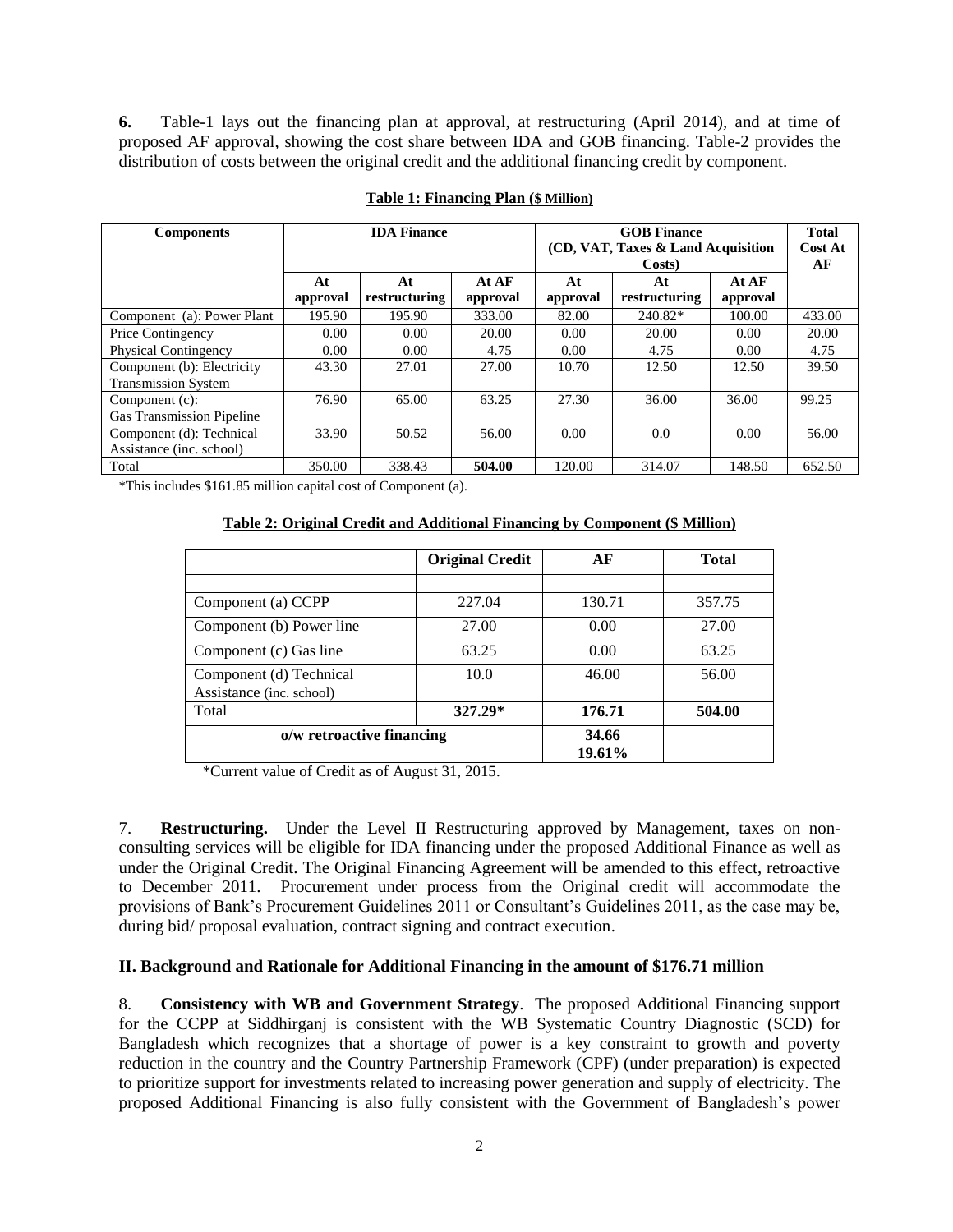sector strategy, which seeks to quickly add new power generation capacity to address the country's severe power shortages and increase the efficiency of use of increasingly scarce domestic gas supplies.

9. **Sector Background.** The energy sector in Bangladesh has made significant strides over the past decade: access to electricity increased from below 50 percent to around 64 percent of the population in 2014; generation capacity has doubled in the last five years to over 11,000 MW; and transmission and distribution losses have halved, going down to 14 percent between 2002 and 2013. Bangladesh has also been a pioneer in renewable energy based distributed generation with more than 3.5 million solar home systems (SHS) installed as of May 2015. The government was able to attract private investment into power generation, including two IPPs with foreign investment in 2001. More recently, it has successfully negotiated the import of power from India to supplement domestic generation.

10. Despite the increase in power generation capacity, there is a growing gap between the demand for power and the supply available. In FY 2012/13, there was a shortfall in peak capacity of 22% and a 13% shortfall in terms of meeting non-peak demand – the highest level of demand served in 2013 was only 6,675 MW. Currently, peak demand is estimated to be 9,250 MW while available capacity is around 8,000 MW.

11. The availability and reliability of power supply is a key concern for businesses in Bangladesh. Data from the World Bank Enterprise Survey of 2013 indicate that outages resulted in an output loss of 2.87% of GDP in Bangladesh that year. Firms in Bangladesh face ten times as many outages in a typical month as the average for all countries for which Enterprise Survey data are available and five times as many as the average for low income countries. About 63% of Bangladeshi firms invest in back-up generation, which mitigates some of the actual impact of power outages on output, but the additional expense impacts the firms' cost of production.

12. Energy requirements are projected to rise nearly five-fold to over 190 terawatt hours (TWh) by 2030 (from the 2013 level) as efforts to increase access to grid electricity (presently only 53 percent of the population is connected to the grid) bear fruit and in view of 6 percent per annum projected economic growth. At 294 kWh/annum, per capita consumption of power in Bangladesh is one of the lowest levels in the world with considerable scope for growth. Electricity supply is constrained for several reasons, the most important of which is limited investment over the past decade in new base-load generation capacity and inadequate growth in fuel availability, mainly domestic natural gas. Many power plants are decades old and operate below their rated capacity due to inadequate operations and maintenance, with reduced output of electricity per unit of fuel. About 2,300 MW of the new capacity added in the past decade came through short-term rentals relying on relatively expensive imported fuel oil. The sector needs significantly more investment to keep up with the 8-10% projected increase in demand expected over the next decade.

13. Declining reserves of domestic gas mandate the use of the most efficient technology possible for power generation. Historically, 70% to 90% of power generation in Bangladesh was fueled by natural gas since the country had relatively abundant onshore gas reserves. Expert assessment<sup>2</sup> however, is that domestic production will peak at around 3,000 mmscfd in 2017 and then begin to decline. Currently operating fields will not be able to meet existing demand let alone supply sufficient fuel to sustain growth in demand. Even today many plants do not operate at full load due to a shortage of gas; around 1.5 GW of gas-fired capacity cannot run to its full dispatch potential. In recognition of this, the Government is diversifying away from gas (to coal and power imports), moving to repower existing plants and to import LNG while encouraging more exploration for gas. Gas, however, will remain an

 $2^2$  Dorsch Consult (India) Private Limited 2012. Consulting Services for Preparation of Implementation and Financing Plan for Gas Sector Development.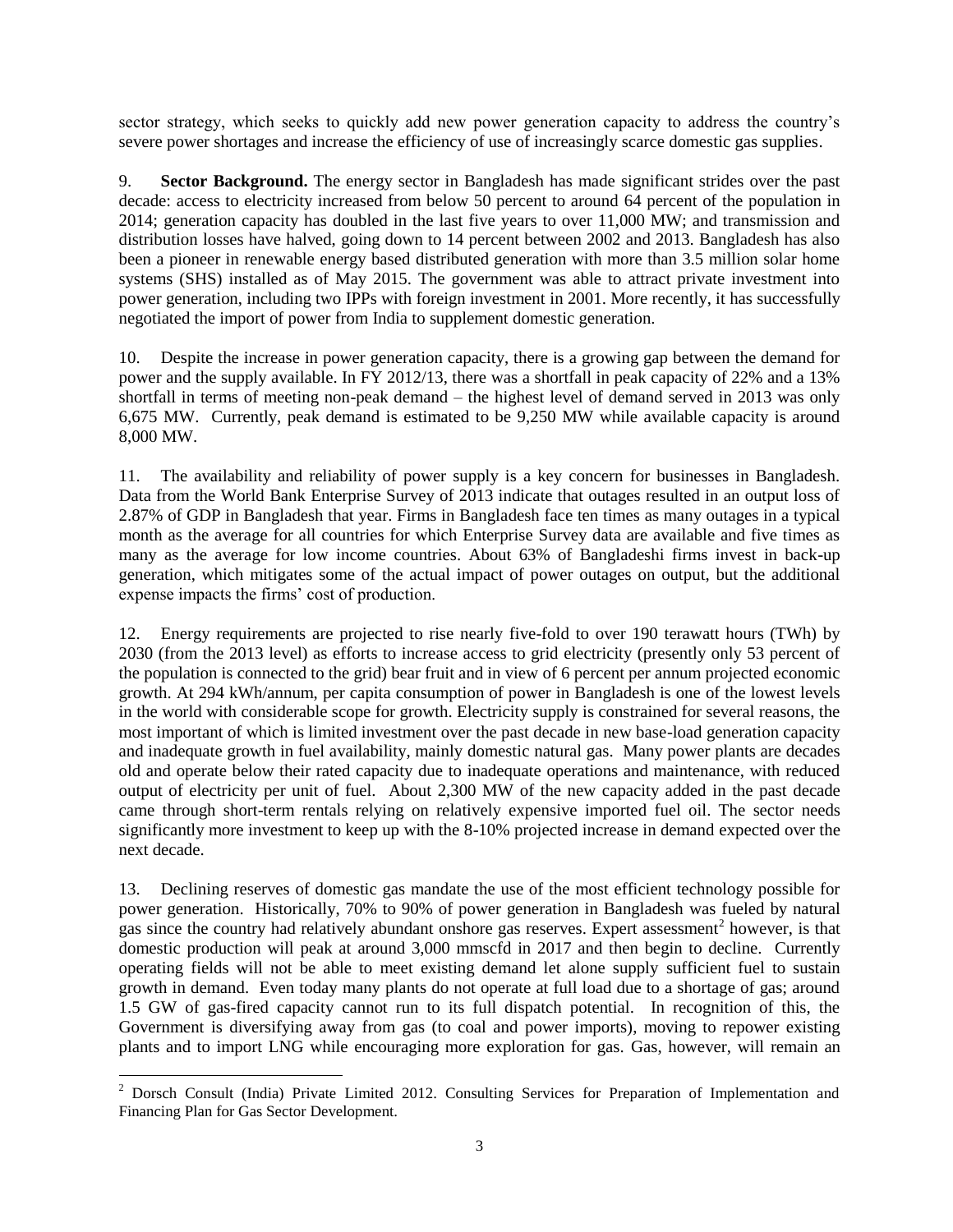important element of the fuel mix in the foreseeable future, initially to fuel the base-load capacity that would otherwise be stranded and later to fuel peaking plants. So conserving the resource and using it efficiently are of utmost priority.

14. Upgrading the efficiency of the existing gas fleet is, hence, another key focus of the Government - the average efficiency of the aging gas generation fleet is 34%, which is well below the 50-60% efficiency of new build plants. Efficient, combined-cycle gas power plants currently make up only 2.4 GW of the approximately 7 GW of gas–fired capacity. The Siddhirganj Power Project, which will add 335 MW of gas-fired combined cycle capacity to the power system in Bangladesh, is, therefore, a core element of the Government's least-cost expansion plan for the sector and its strategy to address infrastructure deficits in the country as efficiently as possible.<sup>3</sup>

15. **Project History and Performance**. The original credit was intended to support the Siddhirganj Peaking Power Project, an integrated gas-to-power project. The development objectives were to increase the supply of power during periods of peak demand in Bangladesh, and to strengthen the implementing agencies: Electricity Generation Company of Bangladesh (EGCB), Power Grid Company of Bangladesh (PGCB), and Gas Transmission Company Limited (GTCL).

16. The original credit amount of SDR 222.6 million (US\$ 350.00 million equivalent) against a project cost of US\$ 470 million was approved on October 30, 2008 and became effective on March 31, 2009. In 2010, following unsuccessful procurement of the proposed 300 MW peaking unit, resulting in an initial delay in implementation, the Government, with the Bank's agreement, decided instead to set up a combined cycle power plant.<sup>4</sup> The CCPP was bid out in October 2010. (The power evacuation system and gas transmission line remained as originally designed.) Bid evaluation and negotiations with the responsive bidder took 16 months due to the need for clarifications. The Government committed to cover the financing gap while alternative sources of funding were identified, and EGCB awarded the contract for construction of a new 335 MW combined cycle power plant to a Spanish/Korean consortium in mid-2012. The contract became effective in September 2012. The Environmental Impact Assessment (EIA) was updated to account for the change to CCPP and disclosed in the country and Info Shop in July 2012.

17. Construction work on the CCPP faced implementation delays due to an unanticipated need for soil consolidation at the site prior to construction. Implementation improved from mid-2014 onward, after the soil consolidation was completed, and has stayed largely on track despite disruptions resulting from the civil unrest of late 2014/early 2015. Disbursement has picked up, now that procurement is largely complete, and no further delays are expected.

18. Due to the implementation delays described above, the Implementation Progress (IP) rating was downgraded to moderately unsatisfactory (MU) status in December 2013 and the DO was downgraded to MU in May 2014. The Level 1 restructuring of the project in April 2014 changed the project name and the project development objective (PDO) to 'Increase the supply of electricity to the Bangladesh grid network'. The Results Framework was changed to reflect the change in PDO, and new indicators, and outputs provided. The component descriptions were changed to reflect the switch to a CCPP and to expand technical assistance for capacity building and relocate a primary school due to its proximity to the CCPP. Target dates for completion were updated to reflect the changed implementation schedule.

<sup>&</sup>lt;sup>3</sup> A CCPP, being an energy-efficient power generating unit, provides higher energy with life-time fuel saving. The efficient combustion in gas turbine, use of gas turbine exhaust in HRSG to produce steam to run steam turbine, result in a life-time fuel saving of approx. 218.6 petajoules for the 335 MW CCPP over the alternative of the 300 MW peaking power plant.

<sup>&</sup>lt;sup>4</sup> Procurement of the CCPP required a redesign – site constraints led to the decision to adopt a 1:1:1 plant configuration.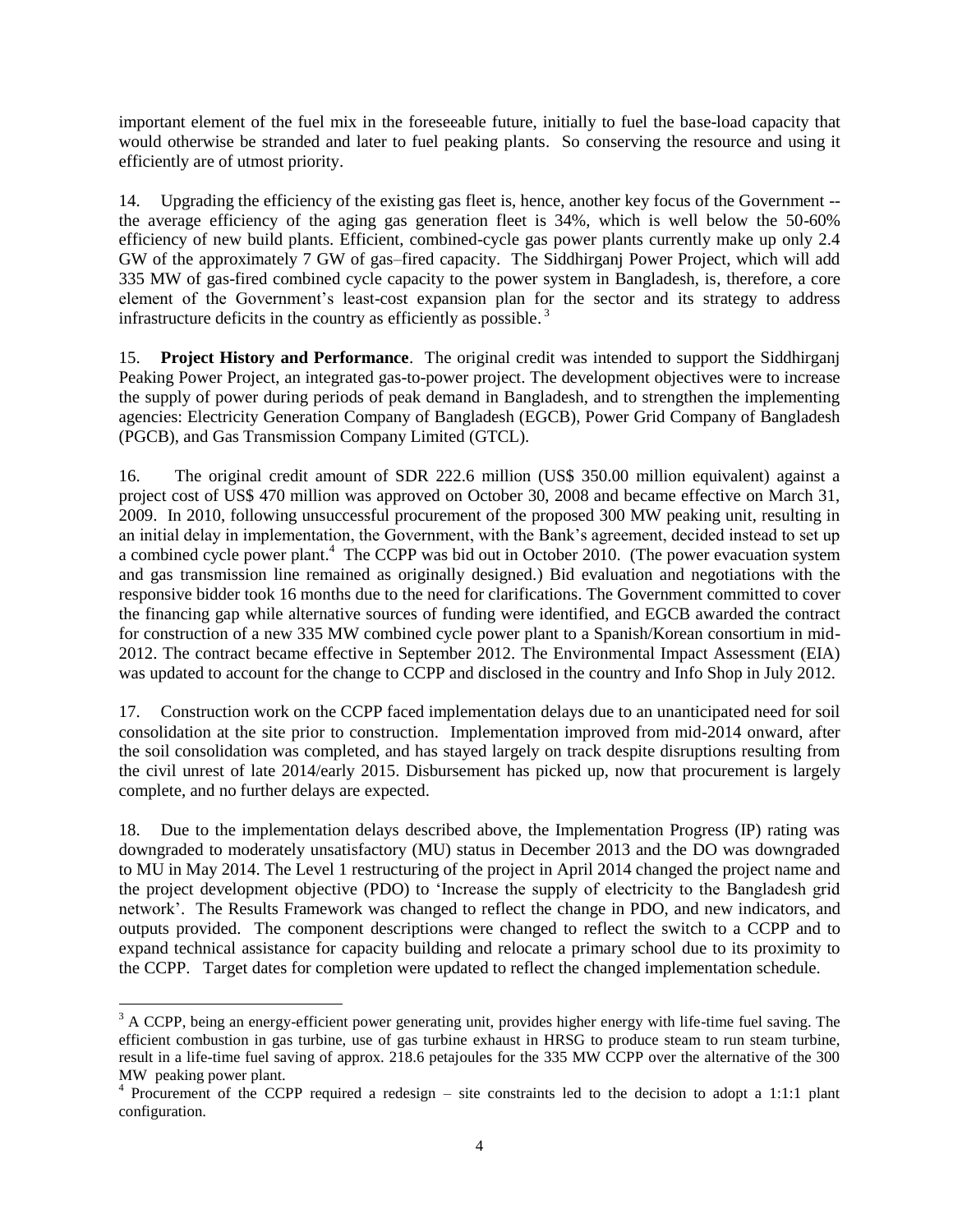19. With a substantial improvement in performance over the second half of 2014, the IP rating was upgraded to MS in December 2014. Following additional performance improvements in early 2015, the credit closing date was extended by 27 months (Level 2 Restructuring) in April 2015, to allow sufficient time to achieve and document achievement of the PDO and to complete all capacity-building activities. The IP and DO ratings were upgraded to Satisfactory in May 2015. An exception to the 12 month S/MS performance guidance for Additional Financing has been obtained from the RVP with OPCS' concurrence.

20. The project is expected to meet its PDO within the revised implementation timeframe (June 30, 2018 closing date). Pre-commissioning activities have started and the plant is expected to start operating in open cycle mode in November 2015. The balance of plant for the combined cycle will be commissioned in August 2016. Other project components are on track: the power evacuation system is complete, with the transmission line supplying 235 MW of power from the other power plants in the Siddhirganj areas to the greater Dhaka region; the gas transmission pipeline is almost complete; gas supply to the greater Siddhirganj area has improved and gas for commissioning of the CCPP is available. The Government has committed to supplying the required gas to the CCPP and a gas supply agreement (GSA) has recently been signed between EGCB and Titas Gas.

21. Ninety two percent of the current Credit (SDR 205.00 million) has been committed and 74.89% disbursed. Four contracts (for capacity building and for preparing financial projections) are currently in the process of procurement, and the bid document for school construction is under preparation. No additional contracts are planned. The project is in substantial<sup>5</sup> compliance with loan covenants and there are no outstanding safeguards issues.

22. **Environmental Impacts and Management.** Overall, changing the power plant from a simple cycle to a combined cycle will reduce environmental impacts substantially. Apart from the efficiency of gas use, which will result in a lifetime savings of 218.6 peta joules equivalent of fuel compared to the peaking power plant originally planned, GHG emissions per unit of power generated will be lower and exhaust vented to the atmosphere from the CCPP will be much cooler than would have been the case under an open cycle plant. The CCPP also will not discharge hot water into the river.

23. A comprehensive environmental impact assessment (EIA) of the CCPP was completed in May 2012 and published. However, there are a large number of industries (e.g., textiles and dyeing, paper and pulp, pharmaceuticals, fertilizers), export processing zones, several urban developments, other power plants, brick kilns, etc., surrounding the project area, all of which contribute to stress on the physical environment. Since further development is envisaged in the area, the Government decided to undertake a Cumulative Environmental Impact Assessment (CEIA) of existing power plants, industries and other ongoing and planned activities in the greater Siddhirganj area<sup>6</sup>. The CEIA would provide an area-wide picture of environmental impacts associated with the future development, which would be a useful input into the planning process.

24. In view of this, the Power Cell under the Ministry of Power, Energy and Mineral Resources initiated recruitment of a global consulting firm to carry out the CEIA in the project area and its surroundings in mid-2012. Power Cell faced considerable difficulty in identifying qualified firms and was finally able to contract an international firm only in May 2015. Power Cell has also hired an

 $<sup>5</sup>$  The implementing agencies are not in compliance with the covenant requiring the preparation of 10-year financial</sup> projections. Consultants are being recruited, and the projections are expected by December 31, 2015.<br><sup>6</sup> Several power plants are located in the Siddhirganj area and many industries have come up in the vicinity as well.

The whole area has become an industrial zone and is known as a "power hub."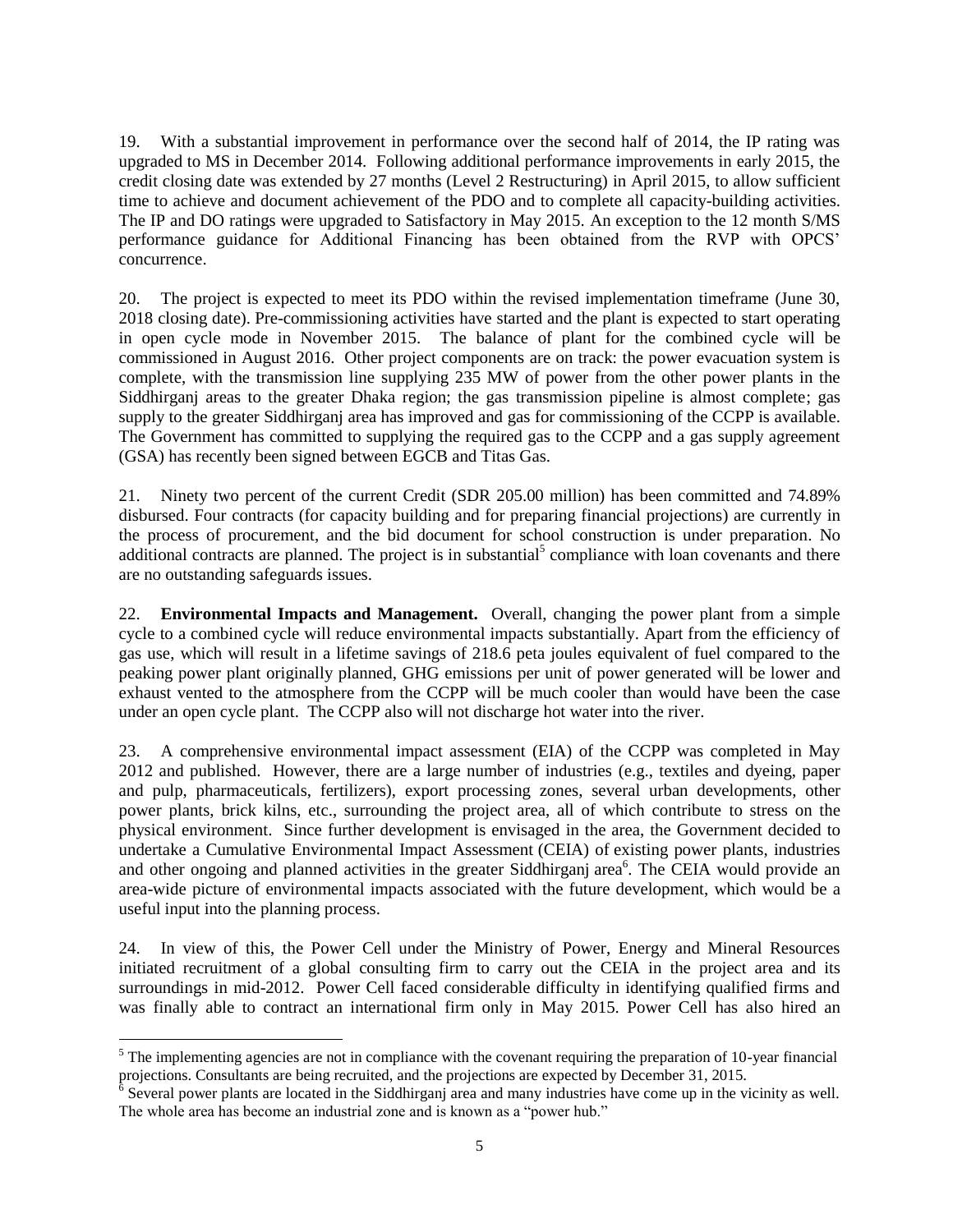International Adviser to oversee the CEIA process. Under the terms of reference for this assignment, the CEIA is expected to identify Valued Environment Components (VECs) associated with the Siddhirganj power hub and its influence area. It is expected to document the current/base line conditions of VECs due to the cumulative effects of past and present activities of the industries, power plants, commercial enterprises, residential users, etc., located in the influence area; assess likely environmental impacts of growth/development and evaluate their significance in terms of cumulative impact on VECs' predicted future conditions; and, prepare an appropriate area development plan with a strategy/action plan for environmental/social management in consultation with stakeholders. This plan is intended to be focused on improving existing environmental/social conditions, mitigating anticipated future impacts, and, managing the residual impacts of future projects.

25. A preliminary report on the CEIA has been prepared, which describes the spatial and temporal boundaries of the influence area and has identified key VECs which have direct or indirect interaction with the power plants and operating industries within the Siddhirganj hub. A comprehensive analysis of cumulative impacts on VECs is now being initiated. This involves estimating the present and future state of the VECs that is likely to result due to the impact of present and future development in the area under consideration. Indicators will be established for capturing the condition of the VECs. The effects on all the indicators associated with each VEC will be aggregated. Management strategies and procedures would be designed to manage the cumulative impacts and for guidance in planning future projects. The final report is expected to be submitted by March, 2016. The CEIA will help the Government plan and permit future projects in the Siddhirganj power hub and design appropriate mitigation measures that these projects will be required to adopt.

26. **Rationale for Additional Financing Request**. Additional funding is required to fill the financing gap arising from the higher capital cost of the CCPP vis-a-vis that of the peaking power plant that was budgeted for at the time of project approval; the costs of technical assistance associated with the CCPP also increased, and a primary school needs to be relocated to ensure adequate buffer with the CCPP. Additionally, the depreciation of the SDR against the US dollar has significantly reduced the value of the original credit in US dollar terms, from US\$ 350 to US\$ 327.3 million (end August 2015 data) leading to a need for additional funds.

27. **Alternatives to Additional Financing**. Government funding was explored and they have increased their contribution from US\$ 120 million to US\$ 148.50 million. However, fiscal constraints have made it difficult for the Government to allocate additional resources. Support from other donors (JICA, ADB) to fill the financing gap has not been forthcoming for this project given competing development needs. Without Bank financing, the Government will continue to implement the project either using its own resources (at the cost of other development expenditure) or by resorting to more expensive financing from commercial sources.

28. **Risks.** The overall risk rating of this project is "substantial" based primarily on fiduciary and perceived integrity risks. Institutional capacity risks are now considered "moderate" in view of the effective implementation by the EGCB and Power Division of mitigation measures to address the coordination challenges associated with multiple implementing agencies. Contract management by EGCB has improved, and risks related to timely completion of the CCPP and provision of energy to the grid are viewed as moderate. Appropriate mitigation measures for project risks are reflected in the Governance and Accountability Action Plan (GAAP) which was updated at the time of project restructuring and is under implementation. The task team will continuously track compliance of the Matrix of Actions of the GAAP and the fiduciary risk mitigation plan. The AF does not add to the implementation risks described above.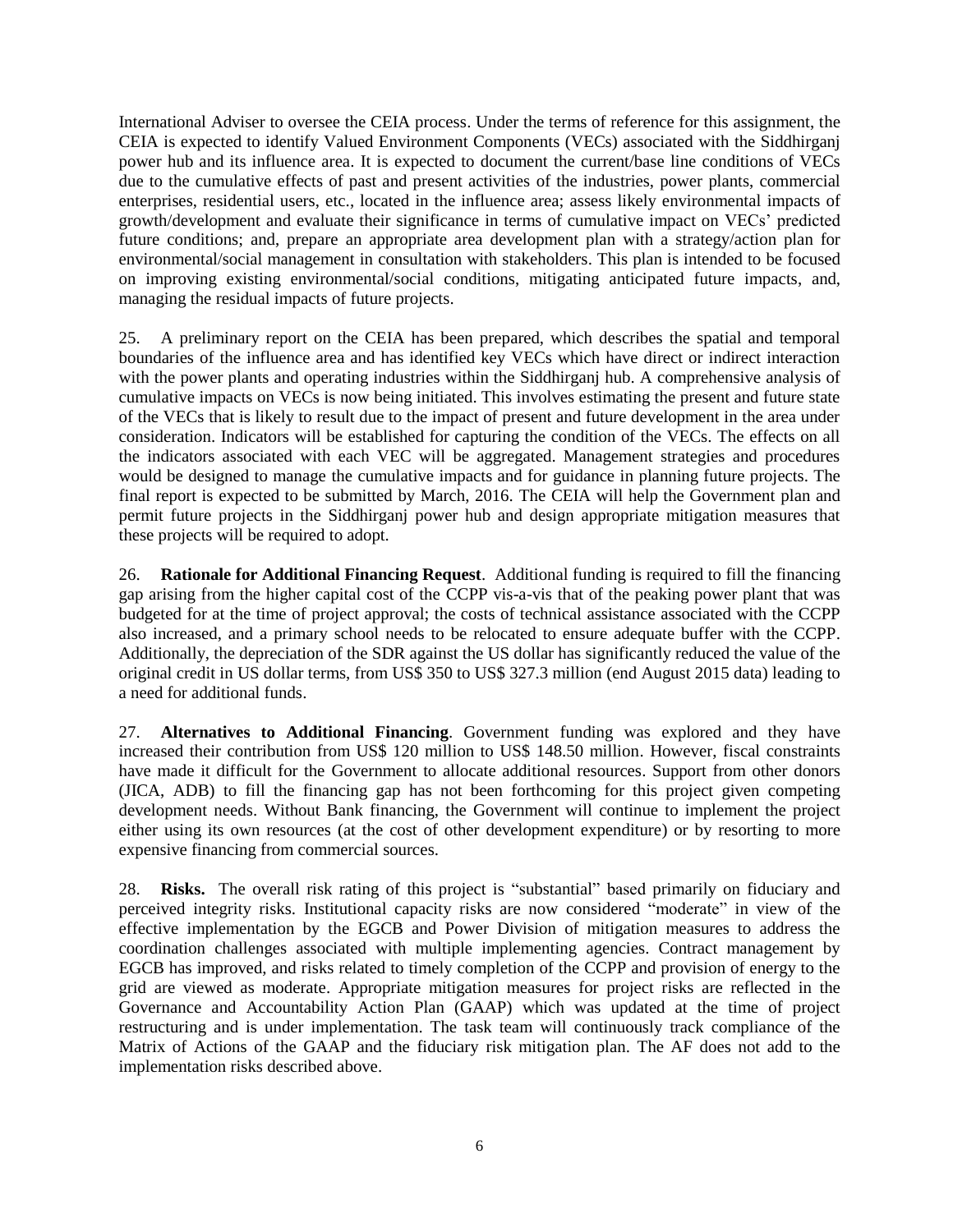29. **Procurement**. All procurement under the project was provisioned for at the time of Level 1 project restructuring, which was approved by the Board in April 2014. The Additional Financing will largely go towards covering the shortfall in funding for the CCPP (the engineering, procurement and construction (EPC) contract value being USD 333 million), some capacity building (TA) contracts and the construction of a school building. The implementation of the CCPP contract is at an advanced stage and will be completed by August 2016. The contract price is adjustable and is subject to a price escalation formula. The implementation of the TA continues.<sup>7</sup> Risk mitigation measures have been put in place for the procurement of all contracts that are to be financed under the original project and the additional financing. The procurement risk is assessed as "moderate" as all procurement is at an advanced stage.

30. **Financial Management.** The Siddhirganj Power Project Additional Financing will continue to follow same FM and disbursement arrangements as the original Credit, with a separate books of accounts to be used solely for the additional financing. The implementing agency will maintain separate identifiable record for tax and duties which will be paid from counterpart funding. The audit will be same as the original Credit. There are no overdue audit reports for the original Credit.

31. **Institutional Capacity for Implementation.** As implementation of the infrastructure contracts of PGCB and GTCL is almost complete and these are in service, the risks to the project achieving its PDO are related to contract management of EGCB. Risks related to physical implementation and contractual disputes are being managed through the support of world class Owner's Engineers and international consultants to EGCB. Coordination and integration of multiple agencies in implementation are being addressed through several measures (project implementation committee meetings led by EGCB; monthly progress review meetings of EGCB; and periodic Project Steering Committee meetings led by the Power Secretary to resolve critical issues and take policy decisions). Other mitigation measures include strengthening of the institutional capacity of all three implementing agencies. The Power Secretary regularly monitors progress of the CCPP and handles coordination of the multiple ministries/ agencies involved in different activities under the project. The proposed AF does not increase the risks that IDA is already exposed to through the original Credit.

32. **Project design.** This is a straight-forward investment project with three separate sets of physical infrastructure that will run in tandem, supported by Technical Assistance in implementation and operations management, to achieve sustainable results.

### **III. Proposed Changes**

 $\overline{a}$ 

### **Summary of Proposed Changes**

(i) The proposed Additional Financing would fill a financing gap of \$176.71 million associated with the design, procurement, construction and commissioning of a 335 megawatt (MW) combined cycle power plant at Siddhirganj in place of the 300 MW open cycle peaking power plant that had been planned for under the parent (original) project. Revised costs are as follows: i) CCPP EPC contract US\$ 333 million; ii) Price contingency for the CCPP US\$ 20 million; iii) Physical contingency for the CCPP US\$ 4.75 million; iv) O&M contract US\$ 6 million; v) OE contract for US\$ 9 million; vi) ERP contract US\$ 11 million; and vii) Primary School

 $7$  Most contracts procured by EGCB, PGCB and GTCL under Original IDA Credit are at an advanced stage of implementation or have been completed. In addition, bids for three capacity building contracts have been received by EGCB and GTCL and are being evaluated. The procurement process for a new school building has not yet started; and individual consultants are in the process of being engaged to help prepare a 10-year financial projection for the implementing agencies and to carry out social safeguards activities.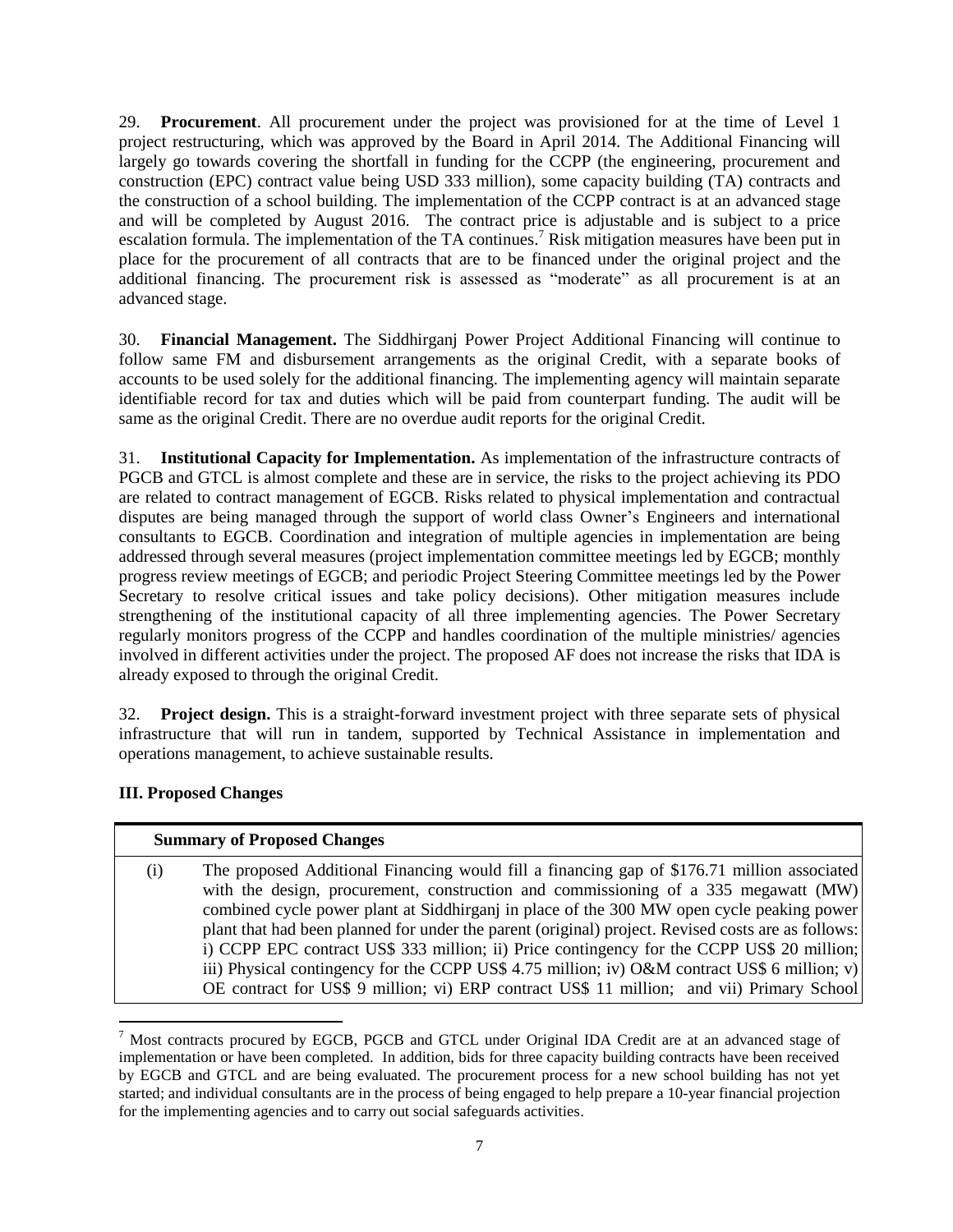construction US\$ 2.5 million;

- (ii) Updated procurement guidelines will apply to the Additional Financing. The January 2011 (revised July 2014) Procurement Guidelines and January 2011 (revised July 2014) Consultant Guidelines will apply to all new contracts to be financed fully from the Additional Financing; and,
- (iii) Taxes on non-consulting services will be eligible for IDA financing under the proposed Additional Finance as well as the Original Credit. The Original FA will be amended to this effect, retroactive to December 2011.

| Change in Implementing Agency                              | Yes [<br>] No [ X ]                                                         |
|------------------------------------------------------------|-----------------------------------------------------------------------------|
| Change in Project's Development Objectives                 | Yes [<br>$\left\vert \right.$ No $\left[ \right.$ X $\left. \right]$        |
| Change in Results Framework                                | $J$ No $[X]$<br>Yes [                                                       |
| Change in Safeguard Policies Triggered                     | Yes [<br>$\left\vert \right.$ No $\left[ \right.$ X $\left. \right]$        |
| Change of EA category                                      | Yes $\lceil$<br>$\left\vert \right.$ No $\left[ \right.$ X $\left. \right]$ |
| Other Changes to Safeguards                                | $J$ No $[X]$<br>Yes [                                                       |
| Change in Legal Covenants                                  | Yes [<br>$\left\vert \right.$ No $\left[ \right.$ X $\left. \right]$        |
| Change in Loan Closing Date(s)                             | Yes [<br>$\left\vert \right.$ No $\left[ \right.$ X $\left. \right]$        |
| <b>Cancellations Proposed</b>                              | Yes [<br>$\left\vert \right.$ No $\left[ \right.$ X $\left. \right]$        |
| <b>Change in Disbursement Arrangements</b>                 | $J$ No $[X]$<br>Yes $\lceil$                                                |
| Reallocation between Disbursement Categories               | Yes $\lceil$<br>$\left\vert \right.$ No $\left[ \right.$ X $\left. \right]$ |
| <b>Change in Disbursement Estimates</b>                    | Yes $[X]$ No $[$<br>1                                                       |
| Change to Components and Cost                              | Yes $[X]$ No $[$                                                            |
| Change in Institutional Arrangements                       | Yes $\lceil$<br>$\left\vert \right.$ No $\left[ \right.$ X $\left. \right]$ |
| Change in Financial Management                             | Yes [<br>$\left\vert \right.$ No $\left[ \right.$ X $\left. \right]$        |
| Change in Procurement                                      | Yes $[X]$ No $[$                                                            |
| Change in Implementation Schedule                          | Yes $\lceil$<br>$\left\vert \right.$ No $\left[ \right.$ X $\left. \right]$ |
| Other Change(s)                                            | Yes [ X ] No [                                                              |
| <b>Development Objective/Results</b>                       |                                                                             |
| <b>Current PDO</b>                                         |                                                                             |
| Increase supply of electricity to Bangladesh grid network. |                                                                             |
| <b>Conditions</b>                                          |                                                                             |
|                                                            | <b>Risk</b>                                                                 |
| <b>Risk Category</b>                                       | Rating (H, S, M, L)                                                         |
| 1. Political and Governance                                | Substantial                                                                 |
| 2. Macroeconomic                                           | Moderate                                                                    |
| 3. Sector Strategies and Policies                          | Moderate                                                                    |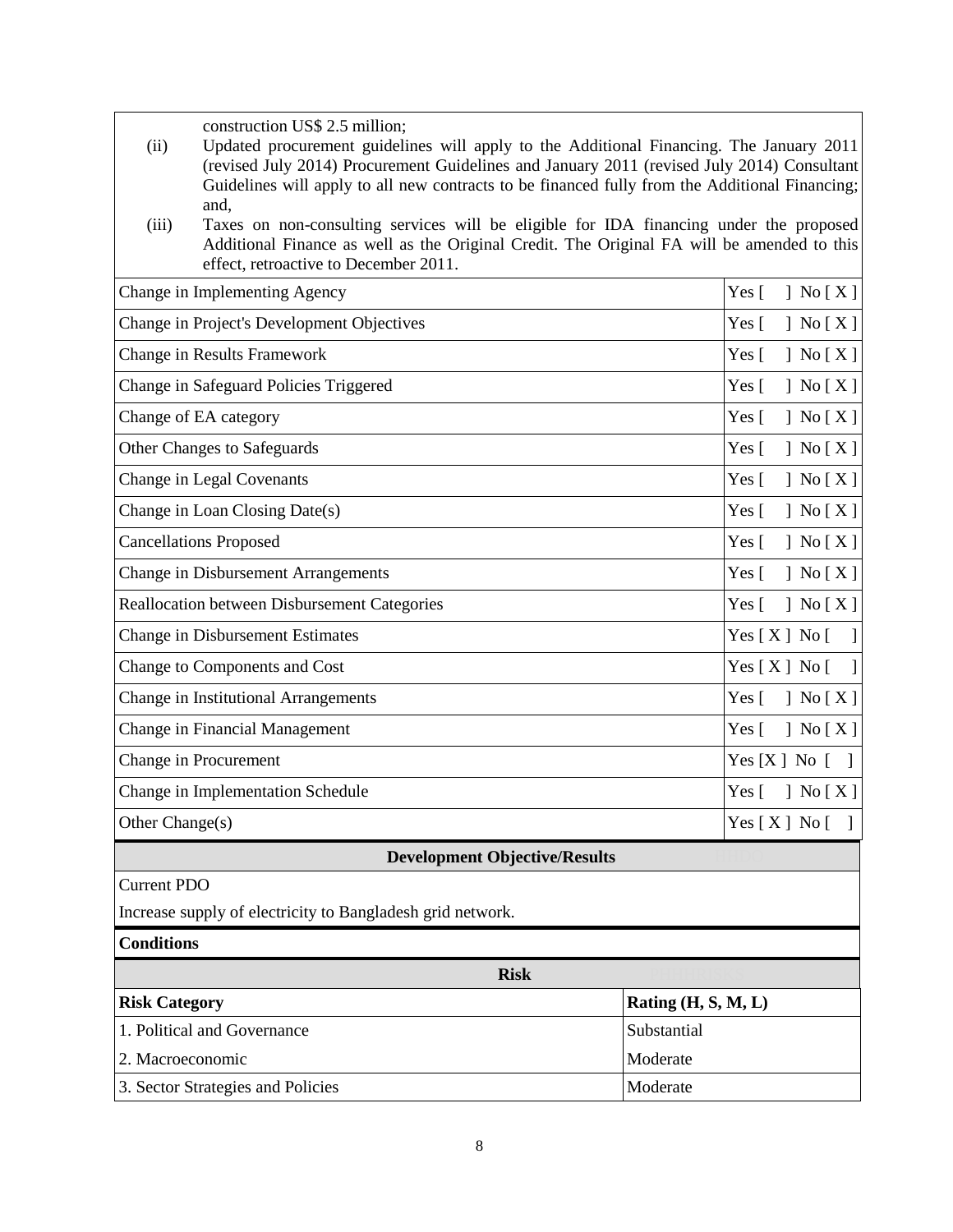|                                                                                                                                                                                                                                                                                                                                                                                                                                            |                 |                                                                               |                                          |        |            |                   |                 | Low                                                          |  |                 |  |
|--------------------------------------------------------------------------------------------------------------------------------------------------------------------------------------------------------------------------------------------------------------------------------------------------------------------------------------------------------------------------------------------------------------------------------------------|-----------------|-------------------------------------------------------------------------------|------------------------------------------|--------|------------|-------------------|-----------------|--------------------------------------------------------------|--|-----------------|--|
| 4. Technical Design of Project or Program<br>5. Institutional Capacity for Implementation and Sustainability                                                                                                                                                                                                                                                                                                                               |                 |                                                                               |                                          |        |            |                   | Moderate        |                                                              |  |                 |  |
| 6. Fiduciary                                                                                                                                                                                                                                                                                                                                                                                                                               |                 |                                                                               |                                          |        |            |                   | Substantial     |                                                              |  |                 |  |
| 7. Environment and Social                                                                                                                                                                                                                                                                                                                                                                                                                  |                 |                                                                               |                                          |        |            |                   |                 | Low                                                          |  |                 |  |
| 8. Stakeholders                                                                                                                                                                                                                                                                                                                                                                                                                            |                 |                                                                               |                                          |        |            |                   |                 | Low                                                          |  |                 |  |
| 9. Other                                                                                                                                                                                                                                                                                                                                                                                                                                   |                 |                                                                               |                                          |        |            |                   |                 |                                                              |  |                 |  |
| <b>OVERALL</b>                                                                                                                                                                                                                                                                                                                                                                                                                             |                 |                                                                               |                                          |        |            |                   |                 | Substantial                                                  |  |                 |  |
|                                                                                                                                                                                                                                                                                                                                                                                                                                            |                 |                                                                               |                                          |        |            |                   |                 |                                                              |  |                 |  |
| Loan Closing Date - Additional Financing (Siddhirganj Power Project Additional<br><b>Financing - P154127</b> )                                                                                                                                                                                                                                                                                                                             |                 |                                                                               |                                          |        |            | <b>Finance</b>    |                 |                                                              |  |                 |  |
| <b>Source of Funds</b>                                                                                                                                                                                                                                                                                                                                                                                                                     |                 |                                                                               |                                          |        |            |                   |                 | <b>Proposed Additional Financing Loan Closing Date</b>       |  |                 |  |
| <b>IDA</b> Credit                                                                                                                                                                                                                                                                                                                                                                                                                          |                 |                                                                               |                                          |        |            | 30-Jun-2018       |                 |                                                              |  |                 |  |
| <b>Change in Disbursement Estimates (including all sources of Financing)</b>                                                                                                                                                                                                                                                                                                                                                               |                 |                                                                               |                                          |        |            |                   |                 |                                                              |  |                 |  |
| <b>Explanation:</b>                                                                                                                                                                                                                                                                                                                                                                                                                        |                 |                                                                               |                                          |        |            |                   |                 |                                                              |  |                 |  |
| The disbursement estimate will be updated to reflect AF disbursements.                                                                                                                                                                                                                                                                                                                                                                     |                 |                                                                               |                                          |        |            |                   |                 |                                                              |  |                 |  |
| <b>Expected Disbursements (in USD Million)</b>                                                                                                                                                                                                                                                                                                                                                                                             |                 |                                                                               |                                          |        |            |                   |                 |                                                              |  |                 |  |
| <b>Fiscal Year</b>                                                                                                                                                                                                                                                                                                                                                                                                                         | 2016            | 2017                                                                          | 2018                                     | 2019   |            |                   |                 |                                                              |  |                 |  |
| Annual                                                                                                                                                                                                                                                                                                                                                                                                                                     | 82.00           | 87.00                                                                         | 63.00                                    | 31.00  |            |                   |                 |                                                              |  |                 |  |
| Cumulative                                                                                                                                                                                                                                                                                                                                                                                                                                 | 323.00          | 410.00                                                                        | 473.00                                   | 504.00 |            |                   |                 |                                                              |  |                 |  |
| Allocations - Additional Financing (Siddhirganj Power Project Additional Financing<br>(P154127)                                                                                                                                                                                                                                                                                                                                            |                 |                                                                               |                                          |        |            |                   |                 |                                                              |  |                 |  |
| <b>Explanation:</b>                                                                                                                                                                                                                                                                                                                                                                                                                        |                 |                                                                               |                                          |        |            |                   |                 |                                                              |  |                 |  |
| IDA financing for goods and works is exclusive of taxes and duties, while financing for consultant's<br>services and non-consulting services is inclusive of taxes.                                                                                                                                                                                                                                                                        |                 |                                                                               |                                          |        |            |                   |                 |                                                              |  |                 |  |
| Source of<br><b>Fund</b>                                                                                                                                                                                                                                                                                                                                                                                                                   | <b>Currency</b> |                                                                               | <b>Category of</b><br><b>Expenditure</b> |        | Allocation |                   |                 | Percentage of<br><b>Expenditure to be</b><br><b>Financed</b> |  |                 |  |
|                                                                                                                                                                                                                                                                                                                                                                                                                                            |                 |                                                                               |                                          |        |            |                   | <b>Proposed</b> |                                                              |  | <b>Proposed</b> |  |
| <b>IDA</b>                                                                                                                                                                                                                                                                                                                                                                                                                                 | <b>XDR</b>      | Goods, Works, Non-<br>Consulting Services and<br><b>Consultant's Services</b> |                                          |        |            |                   | 125.90          |                                                              |  | 100             |  |
|                                                                                                                                                                                                                                                                                                                                                                                                                                            |                 |                                                                               |                                          |        |            | <b>Components</b> |                 |                                                              |  |                 |  |
| <b>Change to Components and Cost</b>                                                                                                                                                                                                                                                                                                                                                                                                       |                 |                                                                               |                                          |        |            |                   |                 |                                                              |  |                 |  |
| Explanation:                                                                                                                                                                                                                                                                                                                                                                                                                               |                 |                                                                               |                                          |        |            |                   |                 |                                                              |  |                 |  |
| The current cost below represents the costs at the time of Level-1 restructuring (April 2014). The proposed<br>cost below represents the latest information on all component activities. The proposed costs of physical<br>infrastructure are based on updated data that include price and physical contingencies. The proposed TA<br>cost has increased to meet additional funding requirement of a few contracts and construction of the |                 |                                                                               |                                          |        |            |                   |                 |                                                              |  |                 |  |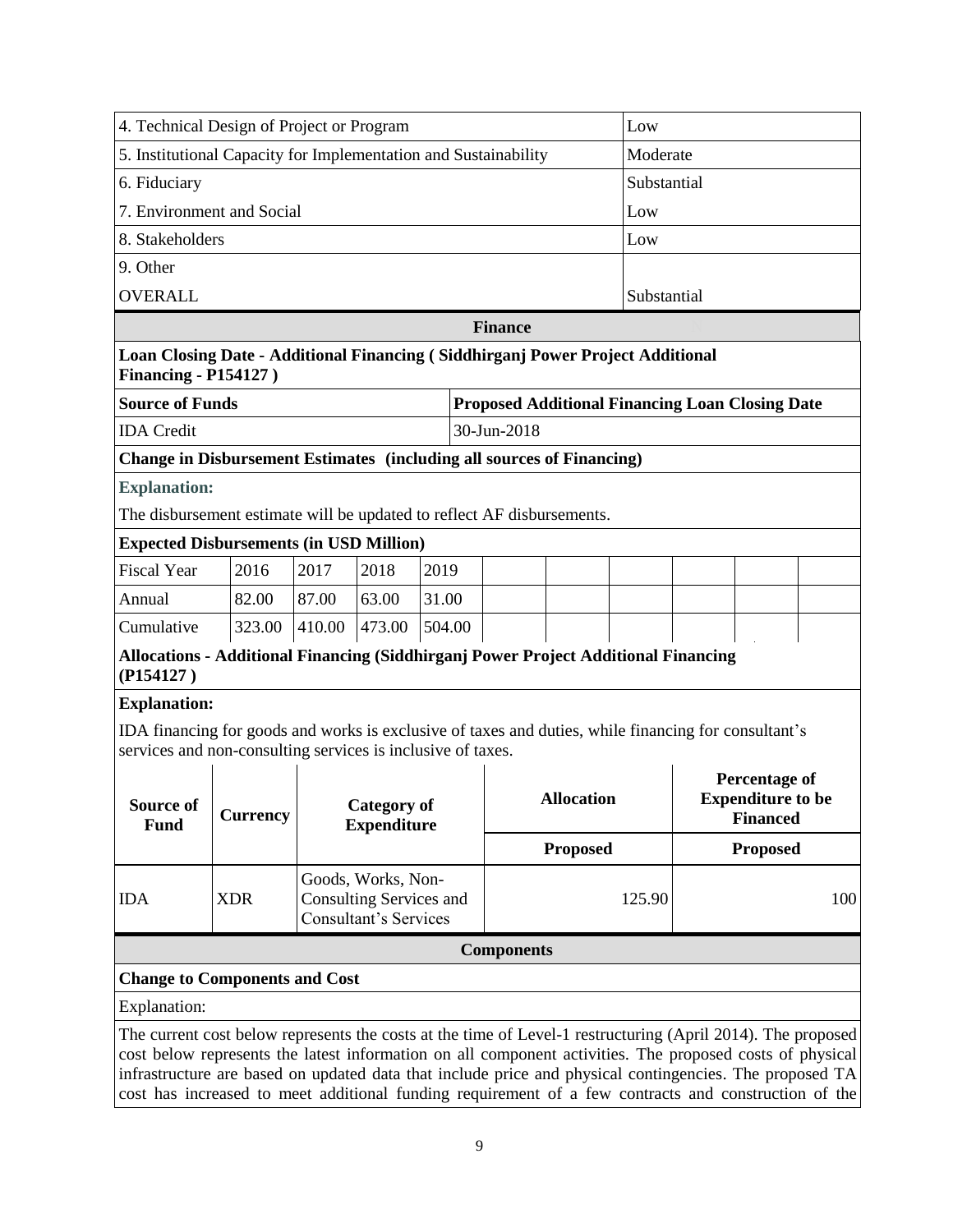primary school. Three contracts are currently in the procurement process and will need to be updated at the contract documents negotiations stage to incorporate the updated guidelines requirements. The contract modification will incorporate adjustments for audit rights as required by the 2011 Procurement Guidelines.

| <b>Current Component</b><br><b>Name</b>               | <b>Proposed Component</b><br><b>Name</b>                                                               | <b>Current Cost</b><br>(US\$M) | <b>Proposed Cost</b><br>(US\$M) | <b>Action</b>    |
|-------------------------------------------------------|--------------------------------------------------------------------------------------------------------|--------------------------------|---------------------------------|------------------|
| 335 MW Combined<br><b>Cycle Power Plant</b><br>(CCPP) | 335 MW Combined<br><b>Cycle Power Plant</b><br>(CCPP) including price<br>and physical<br>contingencies | 460.17                         |                                 | $457.57$ Revised |
| 230 kV Power<br><b>Evacuation System</b>              | 230 kV Power<br><b>Evacuation System</b><br>including price and<br>physical contingencies              | 39.53                          |                                 | 39.50 Revised    |
| $60 \text{ km}$ , 30-inch gas<br>transmission line    | $60 \text{ km}$ , 30-inch gas<br>transmission line<br>including price and<br>physical contingencies    | 101.10                         |                                 | 99.25 Revised    |
| <b>Technical Assistance and</b><br><b>MIS</b>         | <b>Technical Assistance and</b><br>MIS                                                                 | 50.52                          |                                 | 56.00 Revised    |
|                                                       | <b>Total:</b>                                                                                          | 651.32                         | 652.50                          |                  |

### **IV. Appraisal Summary**

# **Economic and Financial Analysis**

#### Explanation**:**

*Summary of Economic and Financial Analysis:* The economic analysis shows that the project has net economic benefits that are robust to a range of sensitivities. The project EIRR is 31% while the net present value is US\$643 million. This is based on conservative assumptions regarding the cost of avoided power generation.

The financial analysis shows that the levelized tariff required for the 335 MW combined cycle power plant to cover its costs over its 30 year life would be 2.32Tk/kWh (USc2.9/kWh at current dollar terms). This compares favorably with the current bulk supply tariff of about Tk 4.5/kWh of the off-taker Bangladesh Power Development Board (BPDB). In September 2013, EGCB signed a (provisional) Power Purchase Agreement (PPA) with BPDB ensuring a cost-recovery tariff for the 335 CCPP; the final PPA will be signed after the plant is commissioned and starts commercial operation at which point plant cost and dependable capacity will be known. The tariff would need to cover the costs of the power plant including the EPC contract and, over time, the O&M expenses including fuel and O&M contractor fees, taxes and interests, and a 12% return on equity.

An entity level financial analysis for EGCB was also carried out that shows that the financial position of EGCB will be strong throughout the analysis period, assuming that the terms of the PPA are honored. EGCB has entered into an interim PPA with BPDB for the ADB financed  $2x120$  MW power plants ensuring a cost recovery tariff for the plant. The provisional PPA signed with EGCB for the proposed 335MW power plant is similar to this PPA ensuring a cost recovery tariff. Detailed analyses are at Annex-2.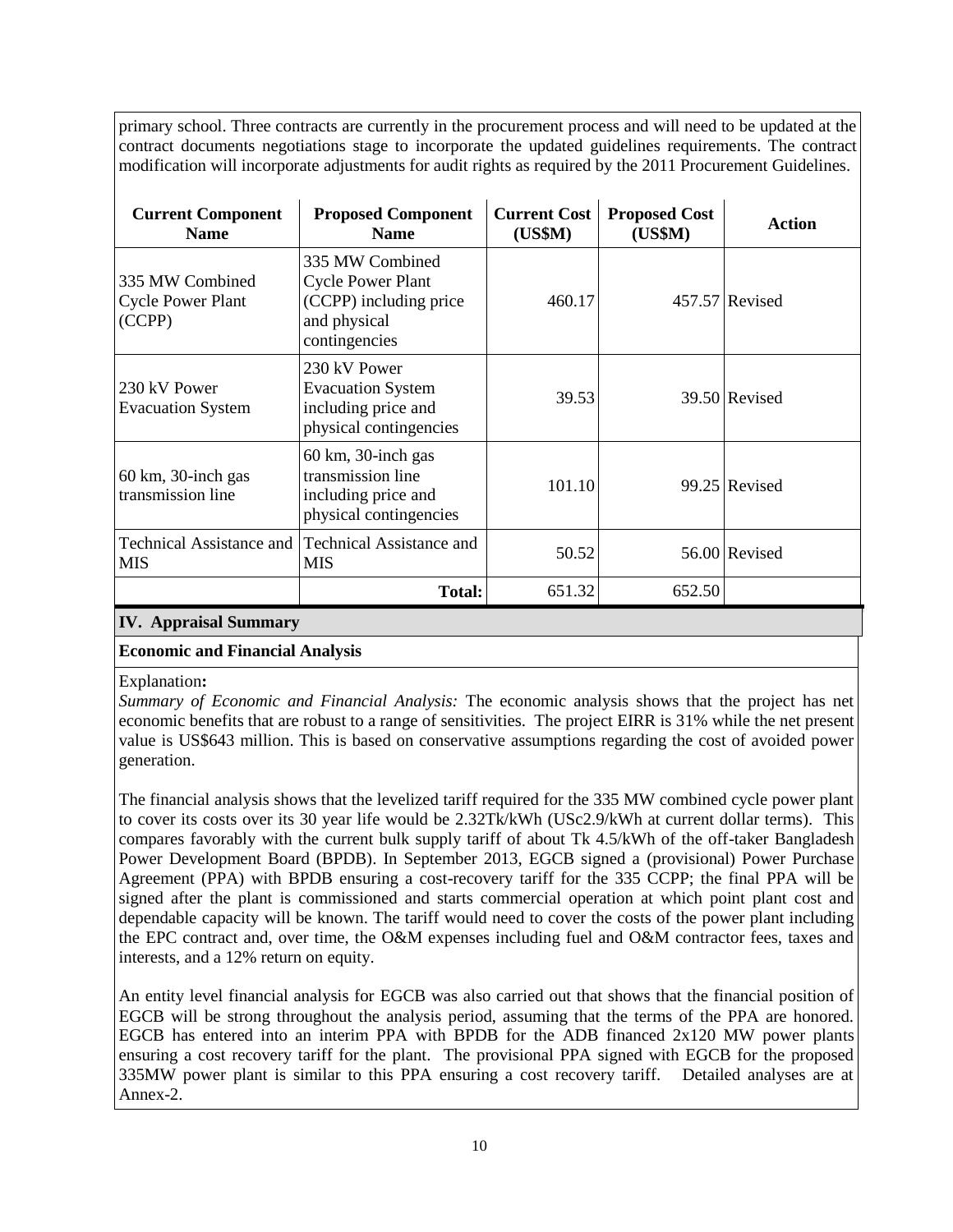*Greenhouse Gas Analysis:* The Siddhirganj Power Project will result in the avoidance of 23.2 million tCO2 over the life of the project. The 335 MW combined-cycle plant will replace fuel oil-based power generation units which are significantly more emission intensive and more expensive to operate. The plant will operate on natural gas as a baseload generation unit, providing power at 85% of the time. In recent years, the growth in demand for electricity exceeded the growth in natural gas production resulting in a shortage of gas supply. This has led to an increase in liquid fuel oil use for power generation and Bangladesh became a significant fuel oil importer in 2011.

| <b>Siddhirganj Power Plant Emission Analysis</b> |         |       |       |       |       |  |  |
|--------------------------------------------------|---------|-------|-------|-------|-------|--|--|
| <b>For Year Ending June 30</b>                   | 2016    | 2017  | 2018  | 2019  | 2020  |  |  |
| Electricity Generated (GWh)                      | 932     | 2,009 | 2,091 | 2.091 | 2,091 |  |  |
| Emissions (MtCO2)                                | 0.94    | 1.08  | 0.97  | 0.97  | 0.97  |  |  |
| Baseline Emissions (MtCO2)                       | 0.79    | 1.69  | 1.75  | 1 75  | 1.75  |  |  |
| Net Emission (MtCO2)                             | $-0.16$ | 0.61  | 0.78  | 0.78  | 0.78  |  |  |

## For the purpose of this analysis, it is assumed that reliance on fuel oil generation will be mitigated as a result of the Siddhirganj Power Project. The avoided emissions are correspondingly the differences in the emissions of the power plant and the emissions from existing and planned fuel oil power plants assuming that they generate the same amount of electricity as the Siddhirganj plant. The emission intensity of fuel oil generation was calculated based on the average emission of the existing and planned fuel oil-based fleet. The average emission intensity of the fuel oil plants slightly improves from 0.72tCO2/MWh in FY2015 to 0.71tCO2/kWh in FY2017 on a gross generation basis. Once fully operational, the Siddhirganj combined cycle plant will generate 2091 GWh of electricity per annum. The plant will have a long-run efficiency of 7032 kJ/kWh which corresponds to a 0.39 tCO2/KWh emission intensity on a gross basis. In December 2015 and in the first 8 months of 2016, the plant will operate in simple-cycle mode with relatively lower efficiency and higher emission intensity. This is reflected in the first fiscal year of operation when the plant will actually emit more CO2 than the baseload fuel oil facilities which have higher efficiencies than the simple-cycle plants.

# **Technical Analysis**

# **Explanation:**

The capacity increase associated with changing to a 335 MW CCPP is modest (only 35 MW) but the important difference is a much higher efficiency and energy delivery than if the plant were an open cycle peaking plant. The CCPP has a higher capital cost, but produces more than twice the energy output per annum. It can meet both base load and peak load demands. Hence this design will help address the severe power shortage in the country, and also conserve scarce natural gas resources. Space and other constraints at the plant location dictate a 1:1:1 CCPP configuration (single gas turbine, one heat recovery steam generator, and one steam turbine) that was included in the bid document. Bid evaluation was designed based on a 'least lifetime cost' per unit of electricity produced, to include capital, operational and maintenance costs. This arrangement meets international norms. The plant design does not include direct cooling, which would require drawing water from the river, so does not increase river water temperature. Cooling is through closed cooling towers that require only 1% fresh water to make up losses.

Gas Supply: A major ingredient to the CCPP operation is natural gas, which is in short supply. The Government has recently committed full gas supply to the Siddhirganj 335 MW CCPP and a gas supply agreement (GSA) has been signed between EGCB and Titas Gas. The project-funded gas transmission pipeline is complete and operational. It has removed supply bottlenecks in and around the Siddhirganj region. The most likely problem with gas will be a periodic reduction in supply pressure, resulting in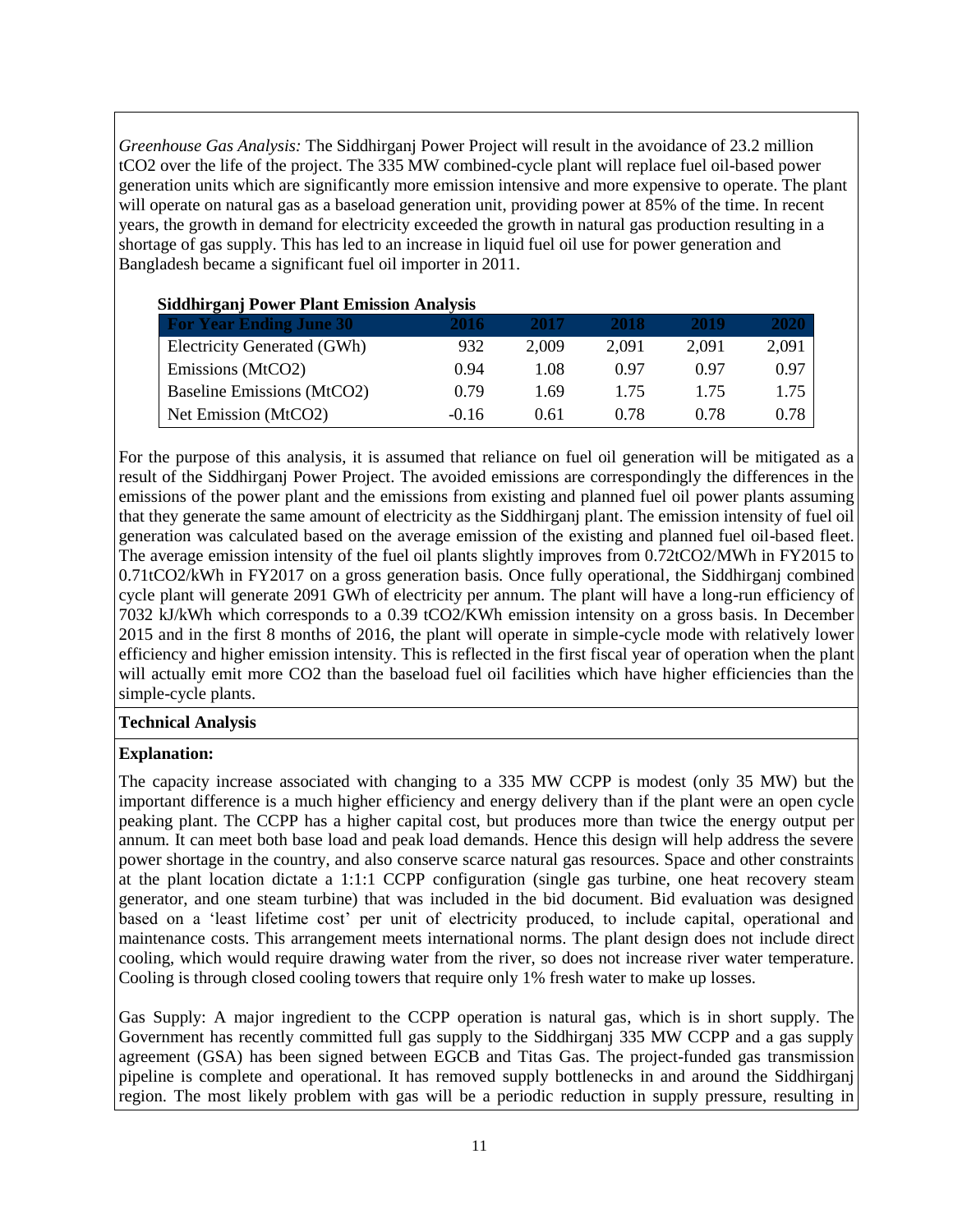power generation below full plant potential. However, the CCPP will still be available to the off-taker. The provisional PPA for the CCPP includes payment provisions for both the power plant's available capacity (measured in megawatts) and for the energy generated (measured in megawatt-hours). These payments are structured such that the capacity payments cover EGCB's fixed costs, including operation and maintenance. Under a partial gas supply scenario, EGCB would still be eligible for full capacity payments under the PPA, and thus would remain financially viable.

The task team modeled the economic and financial impact of partial gas supply and concluded that the project remains viable down to 30% plant load factor. EGCB has been receiving regular payments from BPDB for power supply from the existing 2x120 MW peaking units. Gas pipeline connectivity with the western region and Dhaka region has recently improved; this has resulted in a higher gas supply. Over the medium term, the Government is working to develop new production fields, both on-shore and off-shore. In addition, the Government is developing a Liquefied Natural Gas facility to address gas shortages in the interim before new domestic gas production comes on stream. These arrangements are the strongest practical measures available to minimize gas supply risks and the related financial risks to EGCB.

Alternate Fuel Option: Alternate fuels (diesel, HFO) for power generation were compared to the gas-based CCPP and found to be less attractive. Compared to the CCPP, both diesel and HFO fired engines are costly options (BDT 18 per kwh and 14 per kwh respectively vs. BDT 2.3 per kwh of the Siddhirganj CCPP), and are of lower thermal efficiency (42%-43% compared to 53.55% of the CCPP). The power plant was not designed to run as a dual fuel plant as gas supply commitment had been received during project preparation. A dual fuel CCPP (that can run on both gas and diesel/HFO) of 335 MW capacity would have a cost of BDT 3.18 per kwh if run on gas and BDT 7.768 per kwh if run on diesel. Moreover, the Siddhirganj site did not have the required space (20-26 acres) needed to construct a dual fuel CCPP of the same size.

### **Social Analysis**

# **Explanation:**

Social and environmental assessments for all the three physical infrastructure components (combined cycle power plant; power evacuation system; and gas transmission line package) satisfactory to the Bank have been prepared and disclosed in country and Info-Shop. Acquisition of land and distribution of compensation related to laying the gas transmission pipe-line and power transmission line has advanced satisfactorily. The compensation distribution is complete for the power line and 80% complete for the gas line. The CCPP requires an additional three acres of land (total 9.24 acre) over the amount required for the peaking plant. The original and the additional plots of land were allotted to EGCB as per a land lease agreement. The route of the 230 kV power transmission line had to be changed in one segment to avoid social impacts and dislocations in a densely populated area. The ESIA was updated to take account of the rerouted transmission route and to reflect the change to a 335 MW CCPP and disclosed in country and in the Bank's Info Shop in July 2012. No resettlement of people is required for the CC power station site and the new route for the power transmission line does not impact on any residential structures and has a minimal social impact. A grievance redress mechanism is in place with opportunity for project affected peoples or communities and individuals to submit complaints or grievances in Complaint Box located at various places of project locations, for resolution. The complaints received have been reviewed to address project-related concerns.

### **Environmental Analysis**

### **Explanation:**

The change in technology of the power plant (from peaking power plant to combined cycle power plant) has resulted in higher efficiency, lower environmental pollution per kWh produced, and conservation of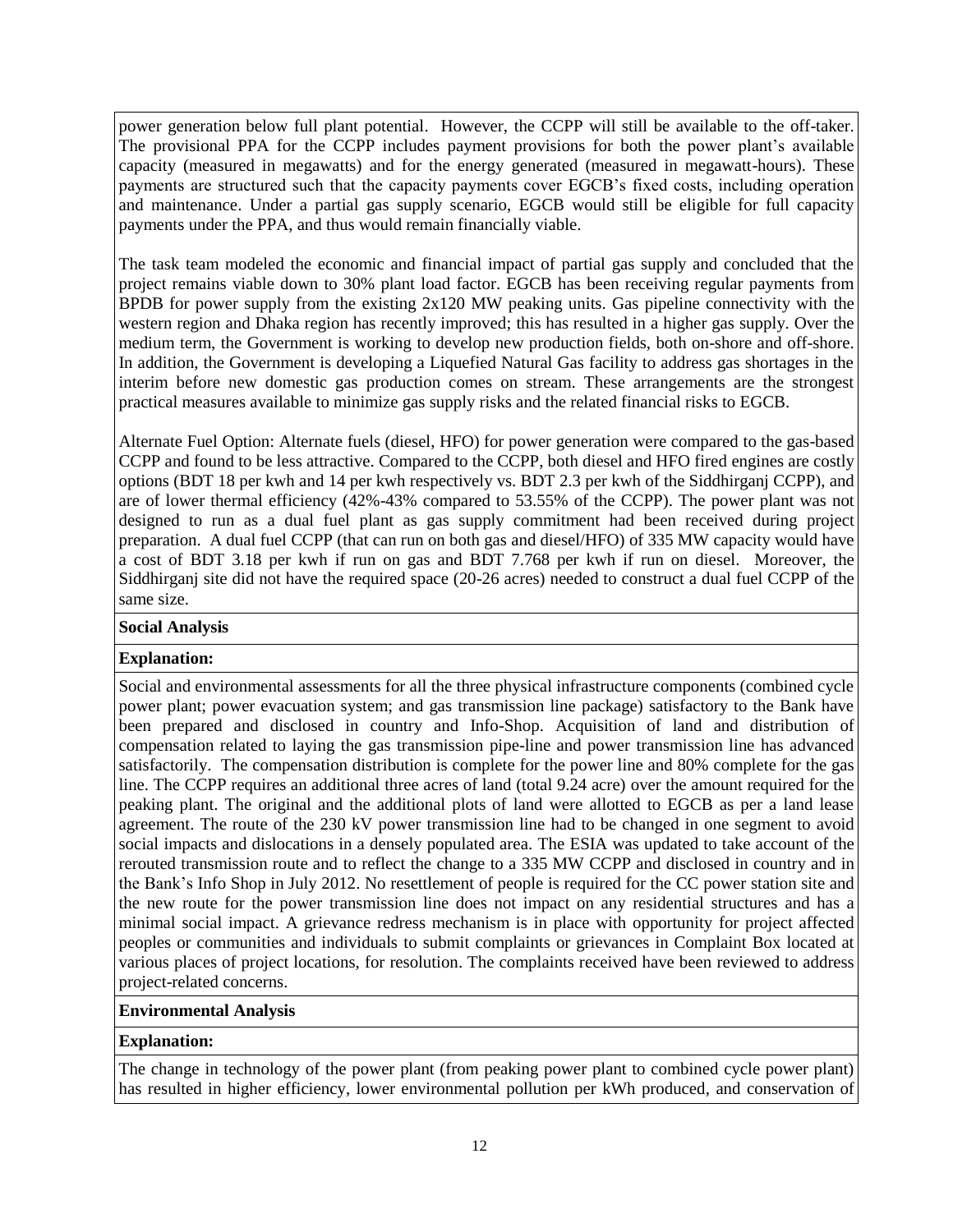primary energy. Overall environmental impacts are also substantially lower -- compared to the peaking power plant of the original design, exhaust gases vented to the atmosphere from the CCPP are much cooler and the CCPP does not discharge hot water into the river. A detailed Environmental Impact Assessment (EIA) was carried out in 2012 before the project was restructured. The EIA was cleared by the Bank and disclosed in-country and in the Info Shop. As with the original design, the CCPP operates on clean natural gas. The project triggered the Environmental Assessment (OP/BP 4.01) safeguard policy, and was classified as Category 'A.' No additional safeguards policy has been triggered for the additional financing. As per EIA recommendations, EGCB engaged an EPC contractor with a certification of ISO 14001-2004 (Environmental Management Standard) and OHSAS 18001:1999 (Occupational Health & Safety Management Systems). The EPC Contractor has prepared an Environmental Action Plan (EAP) in line with the work methodology, schedule of work and equipment standards to mitigate specific environmental impacts, mainly those associated with the construction of the CCPP. The construction of the power plant is on-going and quarterly monitoring reports are regularly prepared and disclosed by the client. The project is in compliance with the requirements of the Environmental Management Plan (EMP) and EAP. The Additional Financing will cover the cost of a continuous Air Quality Monitoring agreed in the EIA of the CCPP.

The CCPP incorporates a 'closed loop' cooling system, which reduces significantly the water required ( 1% loss) and does not generate any thermal effluent to be discharged into the river system. Other important physical-chemical parameters that are likely to be affected by project activities include air quality and noise level. The noise generated from the power plant might become a source of annoyance at the school located close to the project site. To reduce noise exposure at the school during plant operation, the location of the water treatment plant (WTP) and effluent treatment plant (ETP) has been shifted. A seven meter wide natural barrier will be established by planting trees in the corridor between the school and the power plant. In addition, the project is financing a new six-storied school building 100 meter away from the current location where the primary section of the school will be relocated. The modeling undertaken indicates that the CCPP will not significantly increase NOx and PM emissions. The use of low nitrogen oxide burners, as specified in the bid documents (guarantee is 25 μ-gm/cu-meter) of this project, will result in significantly lower NO<sub>x</sub> emissions compared to older plants.

A limited impact assessment has shown that there are a large number of industries, other power plants, brick kilns, etc., surrounding the project area, all of which contribute to pollution of the physical environment. In view of this, the Power Cell under the Ministry of Power, Energy and Mineral Resources has decided to undertake a Cumulative Environmental Impact Assessment (CEIA) in the project area and surrounding Siddhirganj power hub to assess these impacts, evaluate their significance for Valued Environmental Components (VECs), predict future conditions, and prepare appropriate management plans for projects that will come up in the future, including planned power generation projects. Power Cell faced considerable difficulty in identifying qualified firms to undertake the CEIA and finally hired an international firm from May 2015. Power Cell has also hired an International Adviser to oversee the CEIA process.

The CEIA consultants have submitted an interim report on July 29, 2015. The report describes the spatial and temporal boundaries of the influence area and has identified key VECs which have direct or indirect interaction with the power plant and operating industries within the Siddhirganj hub. A comprehensive analysis of cumulative impacts on VECs is now being initiated. This involves estimating the present and future state of the VECs that may result from the impacts of present and future development in the area under consideration. Indicators will be established for capturing the condition of the VECs. The effects on all the indicators associated with each VEC will be aggregated. Management strategies and procedures would be designed to manage cumulative impacts and for guidance in planning future projects. The final report is expected to be submitted by March, 2016.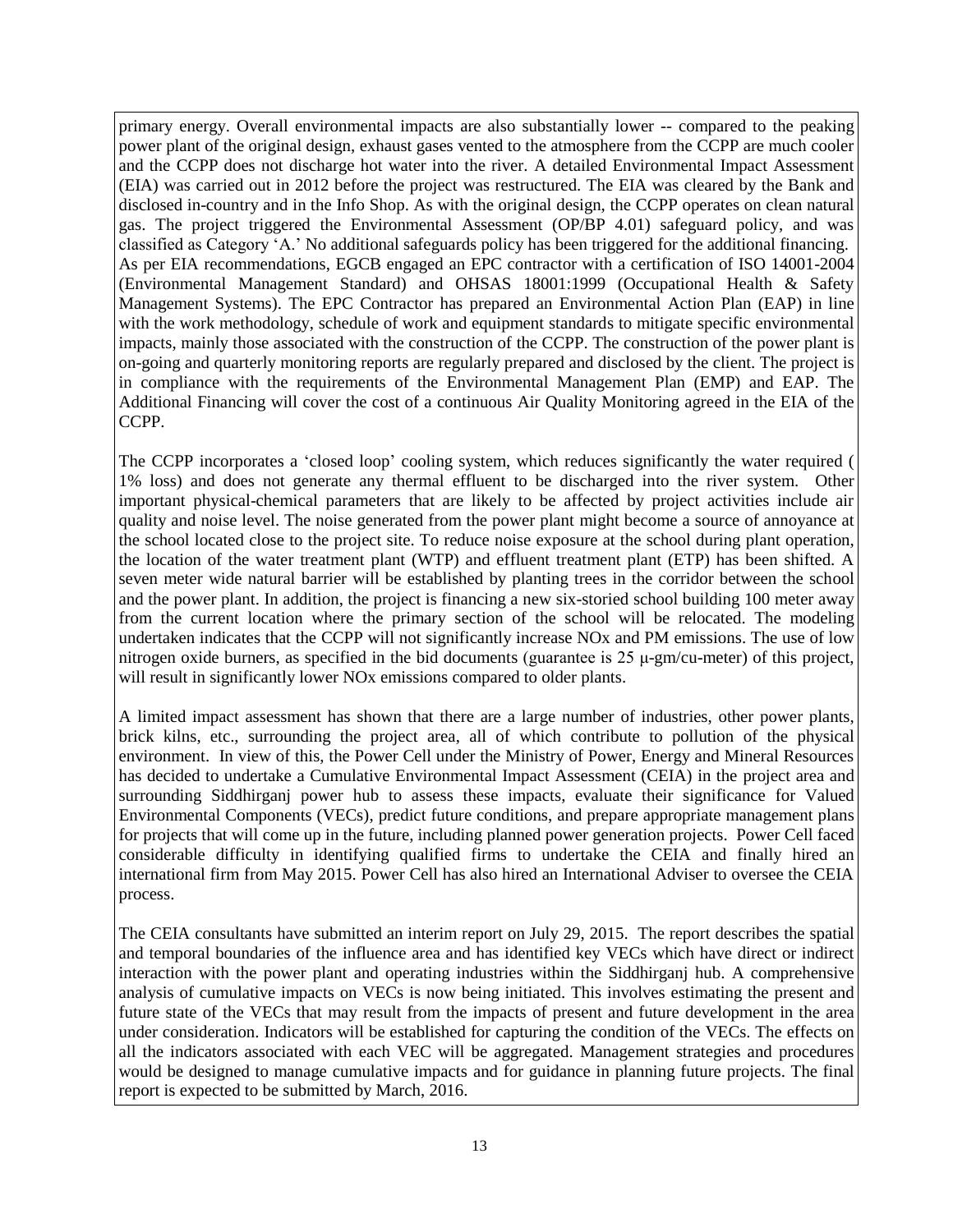## **Risk**

## **Explanation:**

The overall risk rating of this project is "substantial" based primarily on fiduciary and perceived integrity risks. Institutional capacity risks are now considered "moderate" in view of the effective implementation by the EGCB and Power Division of mitigation measures to address the coordination challenges associated with multiple implementing agencies. Contract management by EGCB has improved, and risks related to timely completion of the CCPP and provision of energy to the grid are viewed as moderate. Appropriate mitigation measures for project risks are reflected in the Governance and Accountability Action Plan (GAAP) which was updated at the time of project restructuring and is under implementation. The task team will continuously track compliance of the Matrix of Actions of the GAAP and the fiduciary risk mitigation plan. The AF does not add to the implementation risks described above.

# **V. World Bank Grievance Redress**

33. Communities and individuals who believe that they are adversely affected by a World Bank (WB) supported project may submit complaints to existing project-level grievance redress mechanisms or the WB's Grievance Redress Service (GRS). The GRS ensures that complaints received are promptly reviewed in order to address project-related concerns. Project affected communities and individuals may submit their complaint to the WB's independent Inspection Panel which determines whether harm occurred, or could occur, as a result of WB non-compliance with its policies and procedures. Complaints may be submitted at any time after concerns have been brought directly to the World Bank's attention, and Bank Management has been given an opportunity to respond. For information on how to submit complaints to the World Bank's corporate Grievance Redress Service (GRS), please visit [http://www.worldbank.org/GRS.](http://www.worldbank.org/GRS) For information on how to submit complaints to the World Bank Inspection Panel, please visi[t www.inspectionpanel.org.](http://www.inspectionpanel.org/)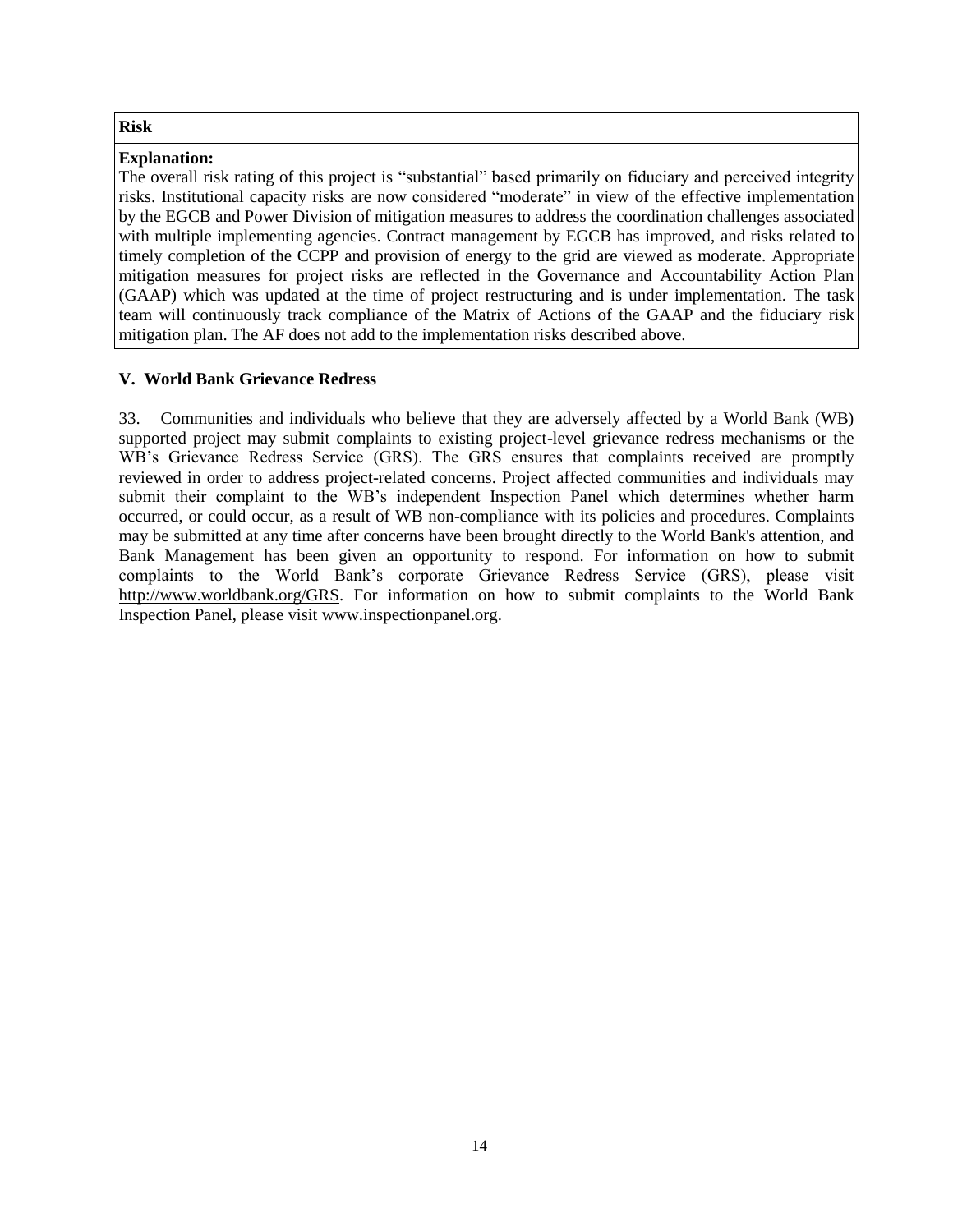# **RESULTS FRAMEWORK<sup>8</sup>**

# **Annex-1**

| Project Name:                                                                                              | Siddhirganj Power Project Additional Financing<br>(P154127) |      | Project Stage:          |              | <b>Additional Financing</b>         | Status:                                 |                                                                                                                                |  |                                                                                                         |
|------------------------------------------------------------------------------------------------------------|-------------------------------------------------------------|------|-------------------------|--------------|-------------------------------------|-----------------------------------------|--------------------------------------------------------------------------------------------------------------------------------|--|---------------------------------------------------------------------------------------------------------|
| Team Leader(s):                                                                                            | Md. Iqbal                                                   |      | <b>Requesting Unit:</b> | <b>SACBD</b> |                                     | Created by:<br>Md. Iqbal on 09-Apr-2015 |                                                                                                                                |  |                                                                                                         |
| Product Line:                                                                                              | <b>IBRD/IDA</b>                                             |      | Responsible Unit:       | GEE06        | Modified by:                        |                                         | Md. Iqbal on 03-Aug-2015                                                                                                       |  |                                                                                                         |
| Country:                                                                                                   | Bangladesh                                                  |      | Approval FY:            | 2016         |                                     |                                         |                                                                                                                                |  |                                                                                                         |
| Region:                                                                                                    | <b>SOUTH ASIA</b>                                           |      | Lending Instrument:     |              | <b>Investment Project Financing</b> |                                         |                                                                                                                                |  |                                                                                                         |
| Parent Project ID:                                                                                         | P095965                                                     |      | Parent Project Name:    |              |                                     | Siddhirganj Power Project (P095965)     |                                                                                                                                |  |                                                                                                         |
|                                                                                                            |                                                             |      |                         |              |                                     |                                         |                                                                                                                                |  |                                                                                                         |
| <b>Project Development Objectives</b>                                                                      |                                                             |      |                         |              |                                     |                                         |                                                                                                                                |  |                                                                                                         |
| Current Project Development Objective - Parent: Increase supply of electricity to Bangladesh grid network. |                                                             |      |                         |              |                                     |                                         |                                                                                                                                |  |                                                                                                         |
|                                                                                                            |                                                             |      |                         |              |                                     |                                         | Proposed Project Development Objective - Additional Financing (AF): Increase supply of electricity to Bangladesh grid network. |  |                                                                                                         |
| <b>Results</b>                                                                                             |                                                             |      |                         |              |                                     |                                         |                                                                                                                                |  |                                                                                                         |
| Core sector indicators are considered: Yes                                                                 |                                                             |      |                         |              |                                     | Results reporting level: Project Level  |                                                                                                                                |  |                                                                                                         |
|                                                                                                            |                                                             |      |                         |              |                                     |                                         |                                                                                                                                |  |                                                                                                         |
| <b>Project Development Objective Indicators</b>                                                            |                                                             |      |                         |              |                                     |                                         |                                                                                                                                |  |                                                                                                         |
| <b>Indicator Name</b>                                                                                      |                                                             | Core | Unit of Measure         |              |                                     | <b>Baseline</b>                         | Actual(Current)                                                                                                                |  | <b>End Target</b>                                                                                       |
| Additional annual electricity<br>delivered to grid (in billion kWh):<br>peak and off-peak: 2.49            |                                                             | Г    | Text                    |              | Value                               | $\overline{0}$                          | 0.00                                                                                                                           |  | At least 2.49 billion<br>kWh delivered to grid.<br>Peak:0.624 billion kwh<br>Off-peak :1.87 billion kWh |
|                                                                                                            |                                                             |      |                         |              | Date                                | 01-Apr-2009                             | 03-Aug-2015                                                                                                                    |  | 30-Dec-2017                                                                                             |
|                                                                                                            |                                                             |      |                         |              | Comment                             |                                         | No kWh generated as CCPP is<br>under construction.                                                                             |  |                                                                                                         |

 $8$  The Results Framework was revised during Level -1 restructuring in April 2014, to formalize changes on account of change from peaking unit to CCPP.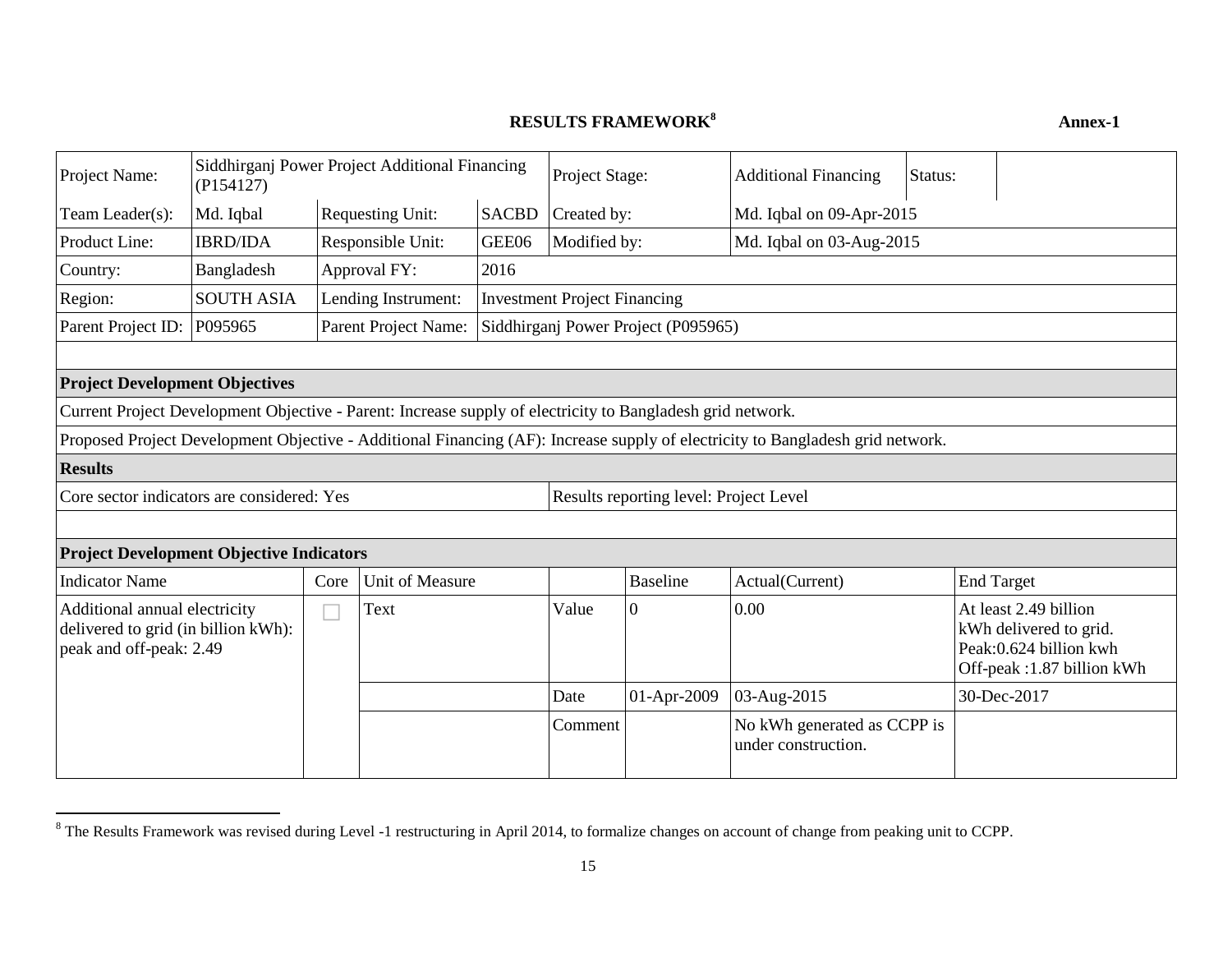| <b>Intermediate Results Indicators</b>                          |      |                  |         |                                              |                                                                                                                                                                                               |                                                                                                                |
|-----------------------------------------------------------------|------|------------------|---------|----------------------------------------------|-----------------------------------------------------------------------------------------------------------------------------------------------------------------------------------------------|----------------------------------------------------------------------------------------------------------------|
| <b>Indicator Name</b>                                           | Core | Unit of Measure  |         | <b>Baseline</b>                              | Actual(Current)                                                                                                                                                                               | <b>End Target</b>                                                                                              |
| Generation Capacity of                                          | X    | Megawatt         | Value   | 0.00                                         | 0.00                                                                                                                                                                                          | 335.00                                                                                                         |
| <b>Conventional Generation</b><br>constructed under the project |      |                  | Date    | 01-Apr-2009                                  | 03-Aug-2015                                                                                                                                                                                   | 30-Dec-2016                                                                                                    |
|                                                                 |      |                  | Comment |                                              | Construction of 335 MW<br>Siddhirganj CCPP is ongoing.                                                                                                                                        | 335 MW CCPP built and<br>operational.                                                                          |
| Transmission lines constructed                                  | X    | Kilometers       | Value   | 0.00                                         | 11.00                                                                                                                                                                                         | 11.00                                                                                                          |
| under the project                                               |      | Sub Type         | Date    | 01-Apr-2009                                  | 03-Aug-2015                                                                                                                                                                                   | 31-Mar-2015                                                                                                    |
|                                                                 |      | <b>Breakdown</b> | Comment |                                              | <b>Installation of Power</b><br>evacuation system is complete<br>and evacuating 235 MW of<br>power of other power stations.                                                                   | 11 km 230 kV power<br>evacuation system built,<br>transfers at least 2.49 billion<br>kWh to grid.              |
| 60 km gas transmission line                                     | П    | Kilometers       | Value   | 0.00                                         | 60.00                                                                                                                                                                                         | 60.00                                                                                                          |
| constructed                                                     |      |                  | Date    | 01-Apr-2009                                  | 03-Aug-2015                                                                                                                                                                                   | 30-June-2016                                                                                                   |
|                                                                 |      |                  | Comment |                                              | Pipeline installation complete<br>and flowing upstream gas. Pre-<br>commissioning gas for CCPP<br>is available.                                                                               | 60 km gas supply line supplies<br>gas to 335 MW CCPP and the<br>other 1,300 MW power plants<br>at Siddhirganj. |
| Projected lifetime fuel savings                                 | X    | Peta Joules (PJ) | Value   | 0.00                                         | 0.00                                                                                                                                                                                          | 218.60                                                                                                         |
|                                                                 |      |                  | Date    | 01-Apr-2009                                  | 03-Aug-2015                                                                                                                                                                                   | 30-June-2018                                                                                                   |
|                                                                 |      |                  | Comment |                                              | 0.00 The CCPP is not yet ready<br>to burn fuel.                                                                                                                                               | 218.6 Peta Joule projected life<br>time fuel saving achieved.                                                  |
| O&M Contracts budgeted and<br>implemented                       | m.   | Text             | Value   | Limited<br>O&M<br>capacity of<br><b>EGCB</b> | O&M for Siddhirganj 2x120<br>MW peaking units is providing<br>O&M service to EGCB.<br>Contracting of the other O&M<br>(335 MW CCPP) is underway<br>and likely to conclude in<br>October 2015. | EGCB runs the 335 MW<br>CCPP on global O&M<br>protocols.                                                       |
|                                                                 |      |                  | Date    | 01-Apr-2009                                  | 03-Aug-2015                                                                                                                                                                                   | 31-Dec-2019                                                                                                    |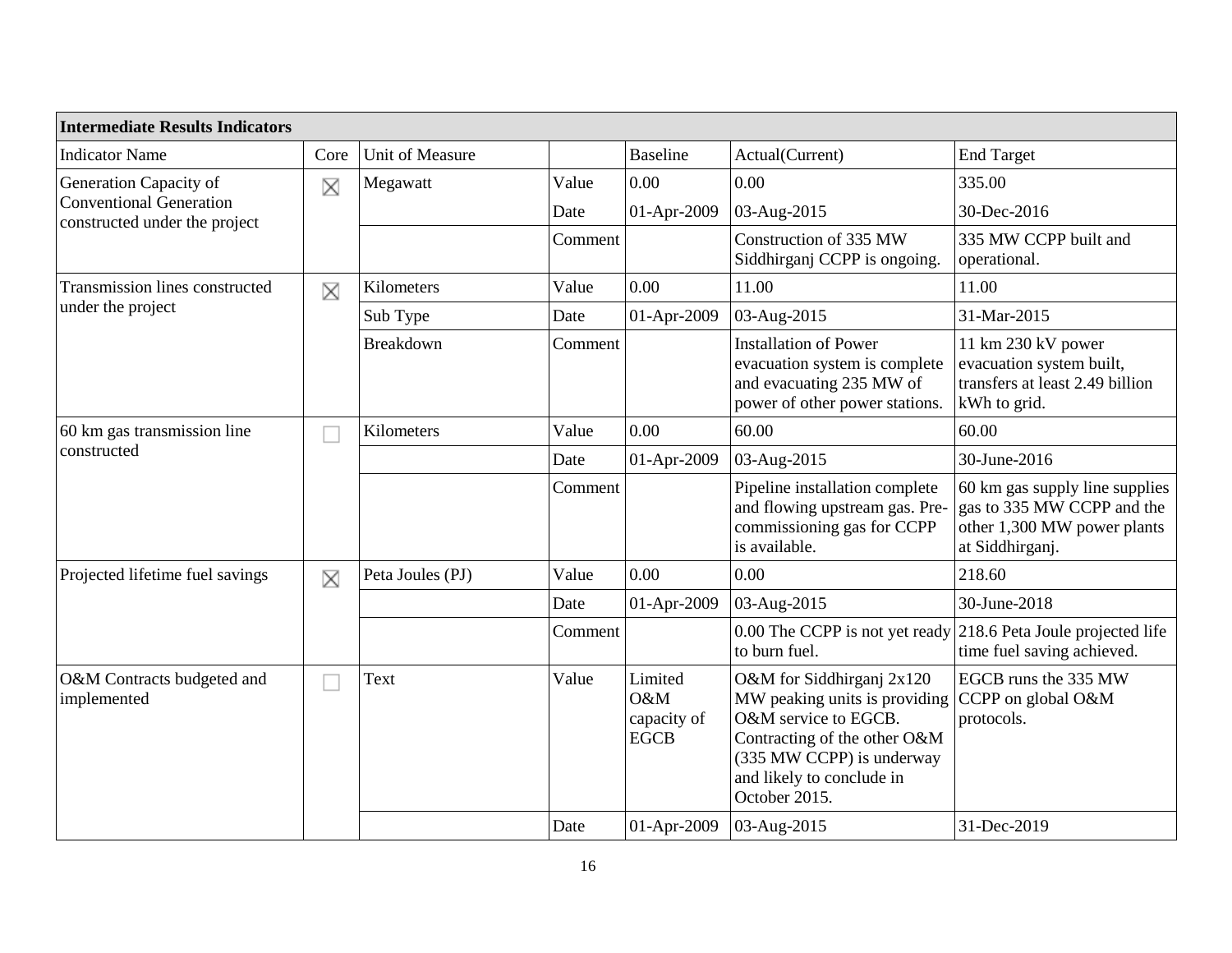|                                          |      | Comment |                                                     | Rebidding done as no<br>responsive bids received in the<br>first round bidding. Bids are<br>under evaluation.                                                                                                                                                                              |                                        |
|------------------------------------------|------|---------|-----------------------------------------------------|--------------------------------------------------------------------------------------------------------------------------------------------------------------------------------------------------------------------------------------------------------------------------------------------|----------------------------------------|
| ERP functional and generating<br>reports | Text | Value   | Information<br>based on past<br>data and<br>records | Information is based on past<br>data and records. Both EGCB<br>and GTCL have earned some<br>knowledge on ERP design in<br>preparation of the bid<br>documents. Contracting of two<br>separate ERP Vendors (EGCB<br>and GTCL) is underway and<br>likely to be concluded in<br>October 2015. | ERP live and is generating<br>reports. |
|                                          |      | Date    | 01-Apr-2009                                         | 03-Aug-2015                                                                                                                                                                                                                                                                                | 31-Dec-2016                            |
|                                          |      | Comment |                                                     | Rebidding done as no<br>responsive bids received in the<br>first round bidding. Bids are<br>under evaluation.                                                                                                                                                                              |                                        |
|                                          |      |         |                                                     |                                                                                                                                                                                                                                                                                            |                                        |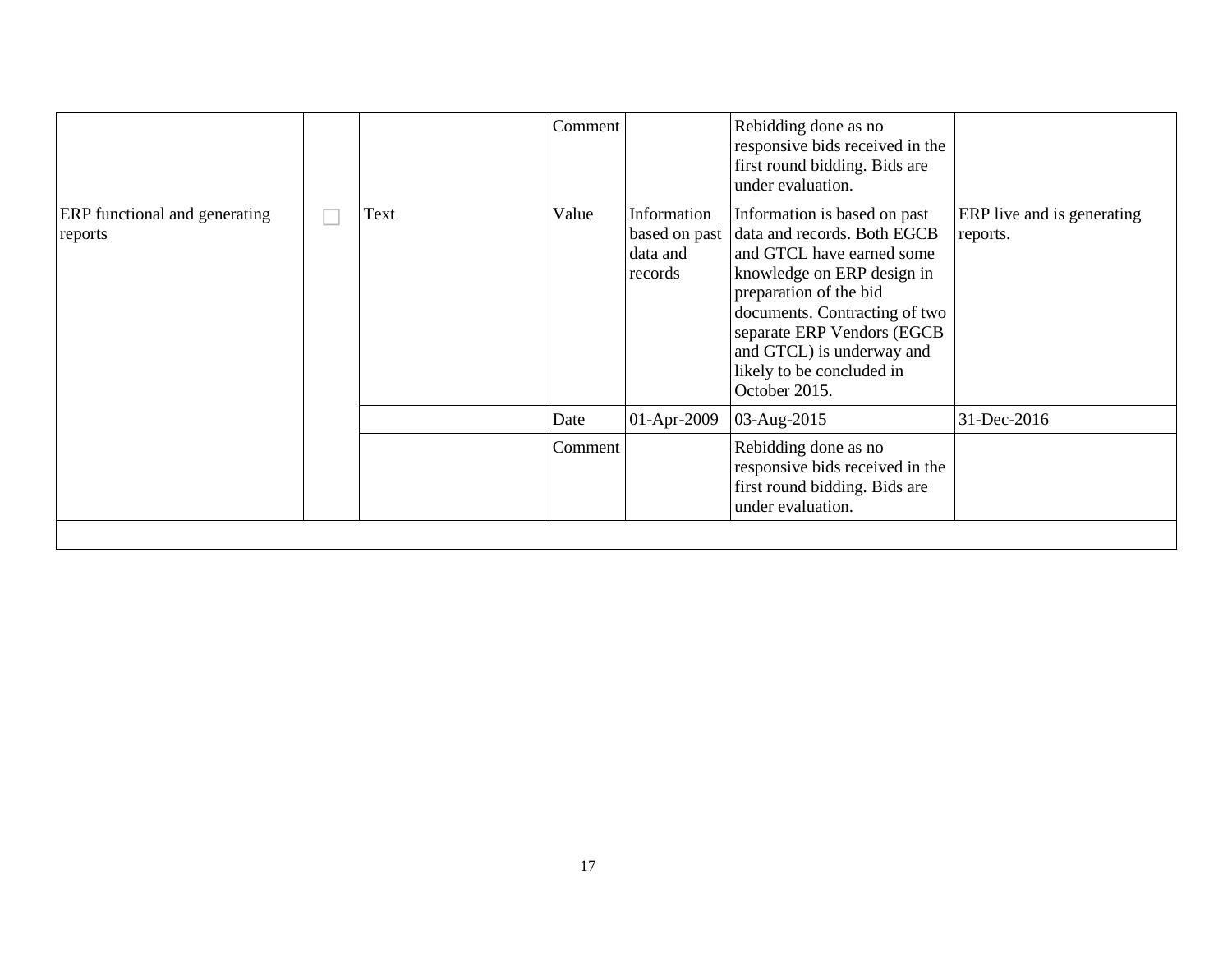## **Economic and Financial Analyses**

### **Economic Analysis**

1. A cost-benefit methodology was employed to estimate the net present value (NPV) and economic rate of return (EIRR) of investment in the 335 MW base-load combined cycle plant, discounted at 12% per annum. The EIRR is 31% and NPV is \$643 million under the assumptions that the plant will be operating at least 85% of the time. Sensitivity analysis carried out on a range of scenarios shows that the economic returns from this project are robust.

2. The economic cost of the CCPP project including the plant, generation equipment and all transmission facilities required for the operation of the plant, netting out financial transfers in the form of taxes, duties, and contingencies, is calculated to be US\$486 million. The fuel used is natural gas; the economic price of natural gas is taken to be US\$10/mcf over the period 2016-2025 and thereafter US\$15/mcf. This is based on the marginal cost of increased gas supply which will most likely come from LNG imports, barring any significant gas discoveries in Bangladesh. The landing price for LNG in India was US\$7.8/mcf in June 2015 hence the assumption that over the first 9 years of operation LNG import prices (the best estimate of the economic price of gas) will average around US\$10/mcf. The World Bank expects crude oil benchmark prices for LNG to return to US\$120/bbl by 2025 and given the price linkage between LNG and crude oil, LNG prices are expected to rise.

3. Project economic benefits are calculated as the revealed willingness to pay for power – which is proxied by the cost of alternative generation, in this case electricity from fuel oil or from diesel generation, which would be replaced by the project. This is taken to be Tk15/kWh which is the current cost of power from generation units that rely on fuel oil or diesel. Fuel oil and diesel plants currently provide around 18% of the power supplied to the grid and are the highest cost options for power supply.

4. Note that both the willingness-to-pay and the economic price of gas are subject to changes in oil prices and are expected to move in tandem as oil prices increase.

5. It is assumed that the plant would operate 85% of the time and that the plant will start simple cycle operation (i.e. gas turbine starting generation) in November 2015. The full combine cycle operation is expected to commence in August 2016. Sensitivity around delays shows that even if the project was to be delayed by 10 years, the net-present value would still be positive at a 12% discount rate.

| Table 1.1: Assumptions for the economic Analysis |                               |                 |                  |  |  |  |  |
|--------------------------------------------------|-------------------------------|-----------------|------------------|--|--|--|--|
|                                                  |                               |                 | <b>Switching</b> |  |  |  |  |
|                                                  | Unit                          | <b>Baseline</b> | Value            |  |  |  |  |
| Economic price of gas (2016-2025)                | $\frac{\text{S}}{\text{mcf}}$ | 10              | 18.2             |  |  |  |  |
| Economic price of gas (2025-2045)                | $\frac{\text{S}}{\text{mcf}}$ | 15              | 18.2             |  |  |  |  |
| Alternate value of energy                        | Tk/kWh                        | 15              | 10.5             |  |  |  |  |
| <b>Technical losses</b>                          | $\%$                          | 15%             | 40%              |  |  |  |  |
| Capacity factor                                  | $\%$                          | 85%             | 34%              |  |  |  |  |
| Cost overrun                                     | $\%$                          | $0\%$           | 151%             |  |  |  |  |
| Discount Rate                                    | $\%$                          | 12%             | 31%              |  |  |  |  |

# **Table 1.1: Assumptions for the Economic Analysis**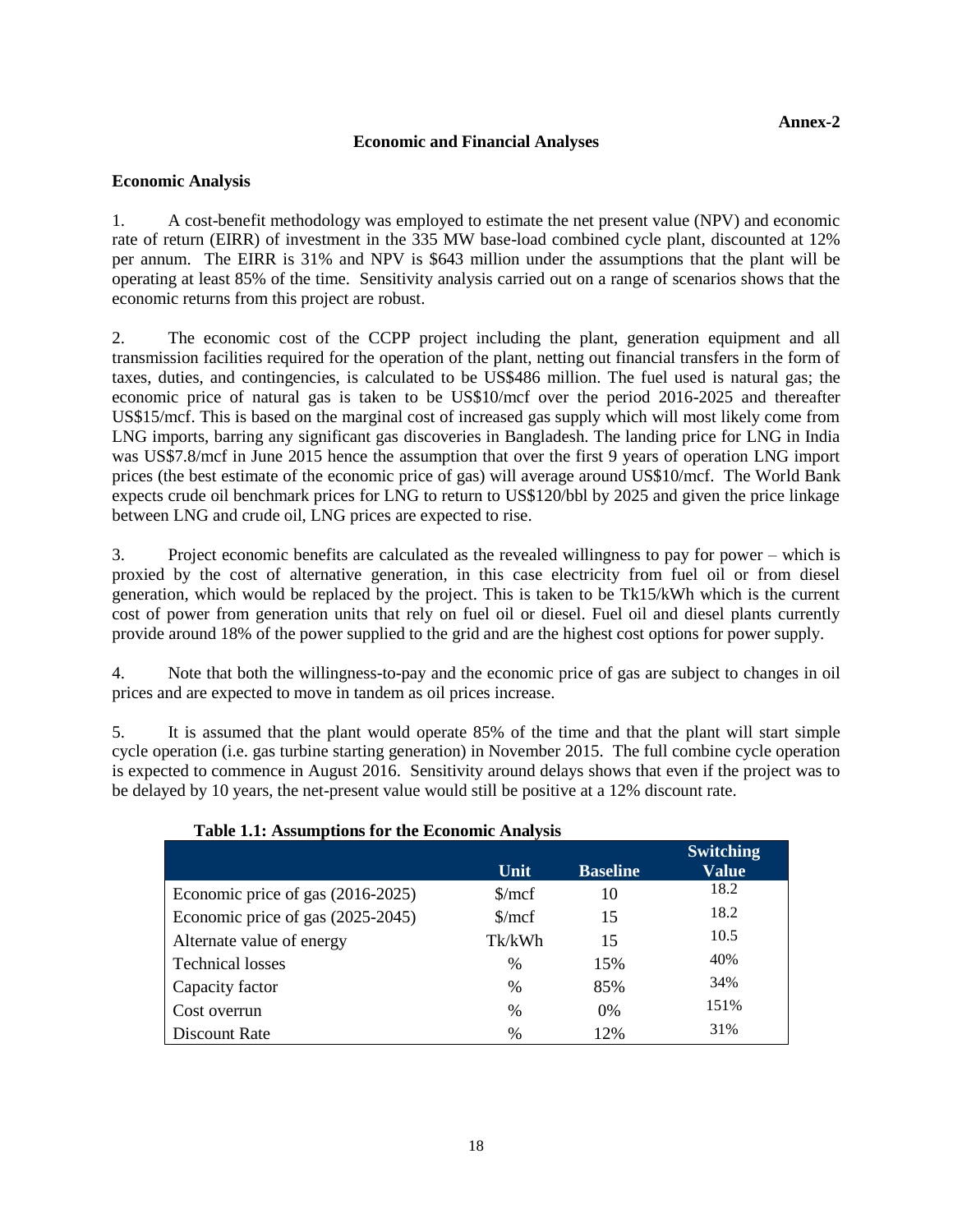| <b>Start Delayed by Months</b> | <b>IRR</b> | <b>Discount Rate</b> | <b>NPV</b><br>(millions) |
|--------------------------------|------------|----------------------|--------------------------|
| 1                              | 30.29%     | 0%                   | \$4,406                  |
| $\overline{c}$                 | 29.85%     | 5%                   | \$1,831                  |
| 3                              | 29.41%     | 10%                  | \$856                    |
| $\overline{4}$                 | 28.98%     | 15%                  | \$420                    |
| 5                              | 28.56%     | 20%                  | \$199                    |
| 6                              | 28.14%     | 25%                  | \$78                     |
| 7                              | 27.72%     | 30%                  | \$8                      |
| 8                              | 27.32%     |                      |                          |
|                                |            |                      |                          |

**Table 1.2: Sensitivity Analysis (delays and discount rate)**

#### **Financial Analysis**

 $\overline{a}$ 

6. A project level financial analysis for the 335 MW combined cycle power project and an entity level financial analysis for the implementing agency EGCB were carried out<sup>9</sup>.

#### *Project Level Financial Analysis*

7. The total financial cost of the combined cycle power plant includes equipment costs, associated civil works, costs of owner's engineer, long-term service agreement, interest charges, duties and taxes, and contingencies. The total cost of the plant and all required installations is US\$ 448 million. This the relevant costs for EGCB power plant and associated TA that are to be recovered through tariff under the power purchase agreement between EGCB and off-taker, BPDB.

8. Total IDA financing proposed for the power generation component is estimated at US\$348 million (as opposed to the original estimate of US\$195 million for the original peaking power plant design). Of the remaining US\$ 100m cost of the power plant, 60% is expected to be on-lent to EGCB by the Government of Bangladesh at 4% interest rate (for a period of 20 years including a grace period of 5 years); 40% will be provided to EGCB as GOB equity.

9. The project level financial analysis calculates the tariff required to recover all financial costs and allow the operator to earn a 12% return on equity over the life of the project. The levelized tariff<sup>10</sup> for the 30 year life of the 335 MW combined cycle plant is calculated to be Tk 2.3/kWh, equivalent to USc 2.9/kWh at current dollar terms. This calculation is based on an 85% load factor, current gas prices of Tk79.82/mcf which is assumed to grow by 4% every year, a 12% return on equity, and a discount rate of 12% (the hurdle rate currently used by the World Bank). Table 3.1 shows the cost recovery tariff during the 30-year life of the project in (USc/kWh).

 $9^9$  The financial analysis for the purpose of the Additional Financing was limited to EGCB only, as the additional financing is proposed only for EGCB for the CCPP and associated TA. The other two entities (PGCB for power transmission) and GTCL (for gas transmission) were not included in this analysis. The power transmission and gas transmission components have already been completed within the cost estimates of the original project appraisal.

<sup>&</sup>lt;sup>10</sup> Project cash flows are discounted at 12%. The net-present value of the future cash flows is then amortized over the life of the project, using the same 12% discount rate, to derive the levelized tariff.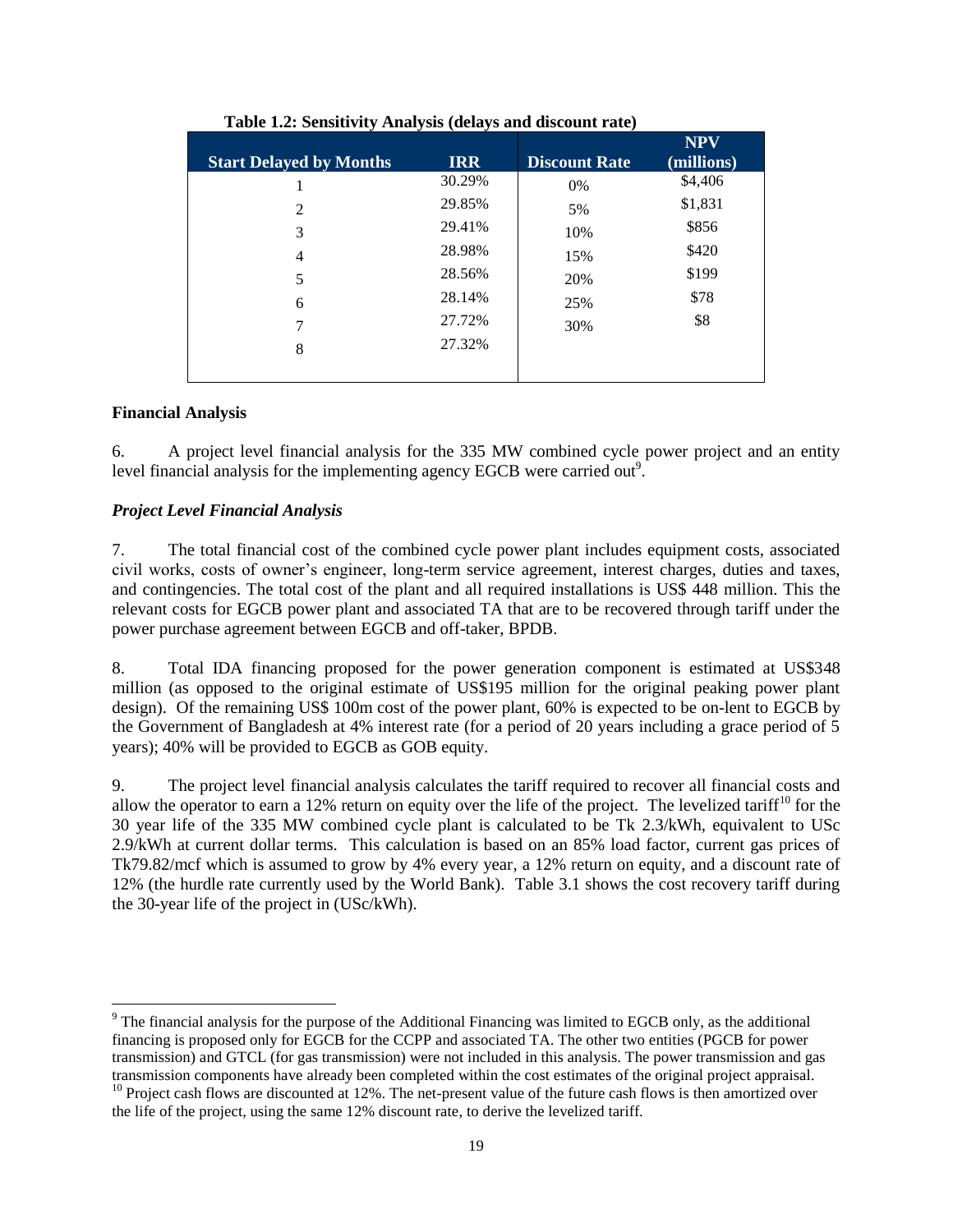|                         | Table 211, Dreamwynh of Levenzeu Tarhi Calediation |               |      |       |  |  |  |
|-------------------------|----------------------------------------------------|---------------|------|-------|--|--|--|
|                         |                                                    | Variable      | Fuel |       |  |  |  |
|                         | <b>Fixed Costs</b>                                 | $\Omega \& M$ | Cost | Total |  |  |  |
| Levelized Cost          |                                                    |               |      |       |  |  |  |
| $\big($ Usc/kWh $\big)$ | 1.89                                               | 010           | 0.95 | 2.94  |  |  |  |

10. The levelized tariff compares favorably with the current bulk supply tariff of Tk 4.5/kWh at which BPDB sells power to the distribution utilities. The levelized tariff is significantly lower than the cost of the most expensive power procured by BPDB from diesel plants, which is currently around Tk18/kWh. Assumptions used for the analysis are listed in Table 2.2

| As of July 2015               | Unit          | <b>Values</b> |
|-------------------------------|---------------|---------------|
| Combined-Cycle Plant Start of |               |               |
| Operation                     |               | August 2016   |
| Capacity                      | MW            | 335           |
| <b>Plant Load Factor</b>      | $\frac{0}{0}$ | 85%           |
| Plant Life                    | Years         | 30            |
| <b>Heat Rate</b>              | KJ/kWh        | 7,032         |
| Project Cost                  | US\$ million  | 448           |
| Return on Equity              | %             | 12%           |
| Discount Rate                 | $\frac{0}{0}$ | 12%           |
| Corporate Income Tax          | $\frac{0}{0}$ | 38%           |
| Local Inflation               | $\frac{0}{0}$ | 7%            |
| Foreign Inflation             | %             | 3%            |
| <b>Current Gas Price</b>      | US\$/GJ       | 1             |
| <b>IDA</b> Loan               | US\$ million  | 348           |
| <b>IDA</b> Interest Rate      | $\frac{0}{0}$ | 4%            |
| Government Loan               | US\$ million  | 60            |
| Government Interest Rate      | $\%$          | 3%            |
| Government Equity             | US\$ million  | 40            |

#### *Project Robustness*

11. The required tariff will go up with increases in gas prices since fuel costs are fully passed through in the tariff. In the base case, the gas price is assumed to remain flat over time. However, if the gas price were to increase by 4% every year over the project life, it would require a levelized tariff of Tk 2.3/kWh (USc 2.9/kWh in current dollar terms). If gas prices went up by 10% every year from the current level, the levelized tariff would be Tk 3/kWh (USc 3.8/kWh in current dollar terms). This is still below BPDB's current bulk supply tariff. It should be noted that in recent years the domestic price of gas has not kept up with inflation; the price at which power plants buy gas has remained unchanged since 2009.

12. Considering the gas shortages, government has undertaken an LNG import project. This import will imply a significant increase in the sourcing cost of natural gas that will likely impact the price paid for gas by the power plants in the future. The below sensitivity analysis shows the impact of gas price increase on the cost of electricity generated from the plant. An increase of the gas price to US\$5/mcf on average over the life of the plant, which is roughly the price Indian power plants pay for regulated gas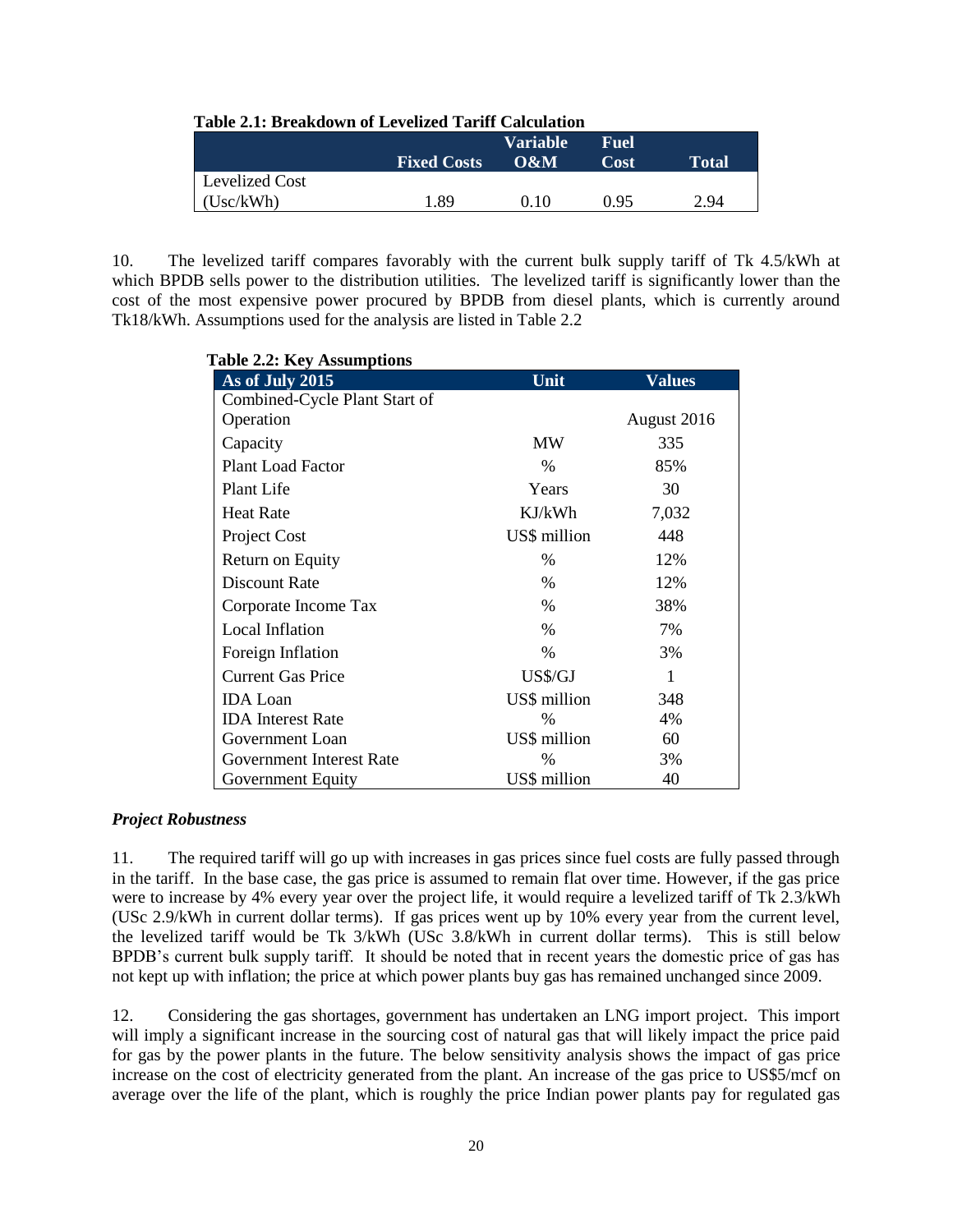supply, implies that the levelized cost of power would increase to USc5.4/kWh. If gas was priced on an import parity basis, assuming a US\$10/mcf LNG supply cost, the tariff would rise to USc8/kWh.

| <b>Table 2.3: Sensitivity Analysis</b> |                                                |                                       |                                                |
|----------------------------------------|------------------------------------------------|---------------------------------------|------------------------------------------------|
| <b>Gas Price</b><br>(US\$/mcf)         | <b>Levelized</b><br><b>Tariff</b><br>(USc/kWh) | <b>Plant</b><br>Load<br><b>Factor</b> | <b>Levelized</b><br><b>Tariff</b><br>(USc/kWh) |
|                                        | 2.7                                            | 20%                                   | 8.8                                            |
| 2                                      | 3.3                                            | 30%                                   | 6.1                                            |
| 3                                      | 4.0                                            | 40%                                   | 4.8                                            |
| 4                                      | 4.7                                            | 50%                                   | 4.0                                            |
| 5                                      | 5.4                                            | 60%                                   | 3.4                                            |
| 10                                     | 8.8                                            | 70%                                   | 3.1                                            |
| 15                                     | 12.0                                           | 80%                                   | 2.8                                            |
| 20                                     | 15.3                                           | 90%                                   | 2.6                                            |

13. The final PPA will be signed after the plant starts commercial operation and all costs are accounted for. Since end-user electricity prices in Bangladesh are set on a cost-plus basis, construction cost overruns and inflation will be passed through into the tariff. Further, in the event of a gas shortage resulting in the plant operating at a lower load factor, EGCB will still be eligible for capacity payments and will hence cover its fixed costs.

14. In reality, the bulk supply tariff of BPDB is inadequate to cover its cost of power purchase (which has significantly increased with the introduction of short term rental plants running on expensive liquid fuel), making BPDB dependent on Government budget transfers. The subsidy provided to the power sector amounted to Tk 60 billion (US\$785 million) in FY14, up from Tk 40 billion each year since FY11. This subsidy was despite adjustments to the bulk supply tariff by 80% in phases since February 2011 (and retail tariff adjustments of over 40% during the period). Combined cycle power plants like the one supported under the project will help to reduce the costs of power generation, which in turn will contribute towards reduction in the sectoral deficit. The average efficiency of the gas fleet in Bangladesh is around 34%; the Siddhirganj project will significantly contribute to the efficient use of an increasingly scarce resource.

# *Entity Level Financial Analysis*

15. The entity level financial analysis looked at the financial position of EGCB as a whole taking into account historical figures from the audited accounts of EGCB for FY07-14 and projections for FY15-20. In addition to the 335 MW plant to be financed under the Project, EGCB is currently operating two other power plants: the ADB financed 2x120 MW plant and the JICA financed Haripur 412 MW plant. EGCB financial projections included all these assets and the associated liabilities.

16. With two power plants currently under operation by EGCB (ADB financed 2x120 MW and JICA financed 412 MW power plant), EGCB has started to earn revenues from selling power to BPDB. Assuming that the power plant supported under the project to be fully operational in FY16, EGCB financial statements were projected for FY15-20. If EGCB receives the cost recovery tariff as stipulated in the PPAs, the financial position of EGCB will be healthy during the projection period. Tables 2.4-2.7 present the actual financial positions of EGCB during FY07-14, and the projected financial positions during FY15-20.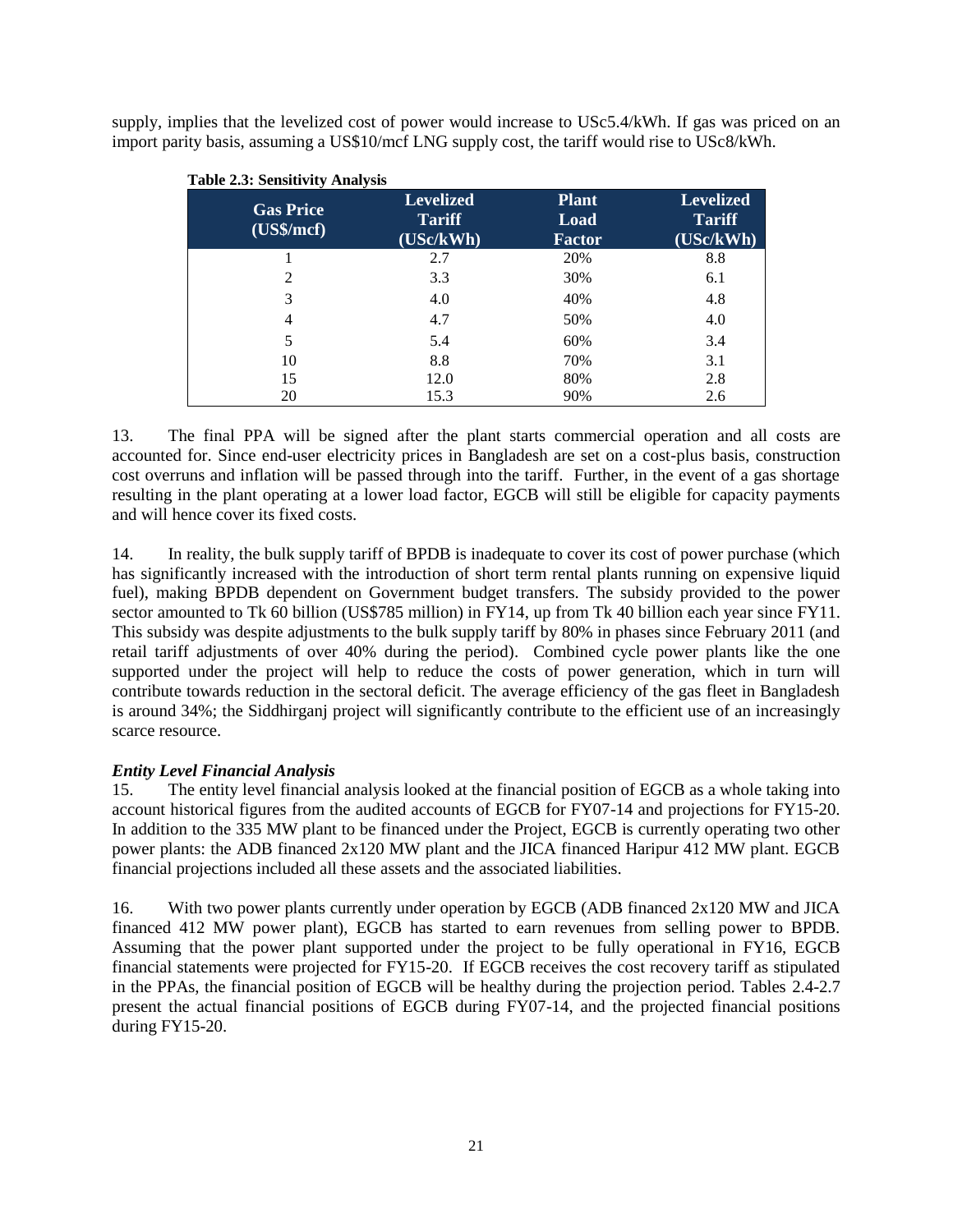**Table 2.4: Siddhirganj 335 MW Combined Cycle Power Plant Tariff Calculations – Base Case (Figures in Million Taka, except where noted)**

|                                      |          |           |           |          |          |                |                |      |                | 201            |          |                |                |       | 202            | 20  | 202              | 20  | 20             | 20  | 20       | 20  | 20    |
|--------------------------------------|----------|-----------|-----------|----------|----------|----------------|----------------|------|----------------|----------------|----------|----------------|----------------|-------|----------------|-----|------------------|-----|----------------|-----|----------|-----|-------|
| <b>For Year Ending June 30</b>       |          |           |           |          | 2016     |                | 2017           |      | 2018           | 9              |          | 2020           |                | 2021  | $\overline{2}$ | 23  | $\boldsymbol{4}$ | 25  | 26             | 27  | 28       | 29  | 30    |
|                                      |          |           |           |          | 568      |                | 1,507          |      | 1,662          | 1,72           |          | 1,779          |                | 1,841 | 1,9            | 1,9 | 2,0              | 2,1 | 2,1            | 2,2 | 2,3      | 2,4 | $2,5$ |
| <b>Energy Charges</b>                |          |           |           |          |          |                |                |      |                | $\theta$       |          |                |                |       | 06             | 72  | 42               | 14  | 89             | 67  | 48       | 32  | 20    |
|                                      |          |           |           |          | 2,723    |                | 4,099          |      | 4,392          | 4,41           |          | 4,427          |                | 4,441 | 4,4            | 4,4 | 4,4              | 4,4 | 4,4            | 4,4 | 4,4      | 4,4 | 4,4   |
| Capacity Charges - Non Escalable     |          |           |           |          |          |                |                |      |                | $\theta$       |          |                |                |       | 52             | 60  | 65               | 66  | 63             | 56  | 44       | 27  | 05    |
|                                      |          |           |           |          | 157      |                | 835            |      | 904            | 918            |          | 932            |                | 658   | 664            | 62  | 652              | 67  | 70             | 72  | 75       | 78  | 81    |
| Capacity Charges - Escalable         |          |           |           |          |          |                |                |      |                |                |          |                |                |       |                | 8   |                  | 6   | $\overline{c}$ | 8   | 5        | 4   | 3     |
|                                      |          |           |           |          | 3,447    |                | 6,441          |      | 6,958          | 7,04           |          | 7,138          |                | 6,940 | 7,0            | 7,0 | 7,1              | 7,2 | 7,3            | 7,4 | 7,5      | 7,6 | 7,7   |
| <b>Total Cost</b>                    |          |           |           |          |          |                |                |      |                | 8              |          |                |                |       | 22             | 61  | 59               | 56  | 54             | 51  | 48       | 43  | 38    |
|                                      |          |           |           |          | 900      |                | 2,307          |      | 2,458          | 2,45           |          | 2,453          |                | 2,450 | 2,4            | 2,4 | 2,4              | 2,4 | 2,4            | 2,4 | 2,4      | 2,4 | 2,4   |
| Energy Sent Out (GWh)                |          |           |           |          |          |                |                |      |                | 5              |          |                |                |       | 48             | 46  | 43               | 41  | 38             | 36  | 33       | 31  | 28    |
|                                      |          |           |           |          | 3.83     |                | 2.79           |      | 2.83           | 2.87           |          | 2.91           |                | 2.83  | 2.8            | 2.8 | 2.9              | 2.9 | 3.0            | 3.0 | 3.1      | 3.1 | 3.1   |
| <b>Average Revenue Rate (Tk/kWh)</b> |          |           |           |          |          |                |                |      |                |                |          |                |                |       | 7              | 9   | 3                | 7   | 2              | 6   | $\bf{0}$ | 4   | 9     |
| <b>For Year</b>                      |          | <b>20</b> | <b>20</b> | 201      | 20       | 202            | 20             | 202  | 202            | 202            | 202      | 20             | 202            | 20    |                |     |                  |     |                |     |          |     |       |
| <b>Ending June 30</b>                | 2016     | 17        | 18        | 9        | 20       |                | 22             | 3    | $\overline{4}$ | $\overline{5}$ | 6        | 27             | 8              | 29    | 2030           |     |                  |     |                |     |          |     |       |
|                                      |          | 1,5       | 1,5       | 1,51     | 1,5      | 1,51           | 1,5            | 1,50 | 1,5            | 1,50           | 1,50     | 1,5            | 1,50           | 1,4   | 1,49           |     |                  |     |                |     |          |     |       |
| <b>Energy Charges</b>                | 751      | 16        | 15        | 3        | 12       | $\overline{0}$ | 09             |      | 06             | $\overline{4}$ | 3        | 01             | $\overline{0}$ | 98    | 7              |     |                  |     |                |     |          |     |       |
| Capacity                             |          |           |           |          |          |                |                |      |                |                |          |                |                |       |                |     |                  |     |                |     |          |     |       |
| Charges - Non                        | 3,31     | 4,3       | 4,3       | 4,40     | 4,4      | 4,43           | 4,4            | 4,45 | 4,4            | 4,45           | 4,45     | 4,4            | 4,43           | 4,4   | 4,40           |     |                  |     |                |     |          |     |       |
| Escalable                            | 8        | 59        | 80        | $\Omega$ | 17       |                | 43             |      | 57             | 9              | 6        | 50             | 9              | 23    | $\overline{c}$ |     |                  |     |                |     |          |     |       |
| Capacity                             |          |           |           |          |          |                |                |      |                |                |          |                |                |       |                |     |                  |     |                |     |          |     |       |
| Charges -                            |          | 89        | 90        |          | 93       |                | 66             |      |                |                |          | $72\,$         |                | 78    |                |     |                  |     |                |     |          |     |       |
| Escalable                            | 192      | $\Omega$  | 3         | 917      |          | 657            | $\overline{4}$ | 628  | 651            | 676            | 701      | $\overline{7}$ | 754            | 3     | 812            |     |                  |     |                |     |          |     |       |
|                                      | 4,26     | 6,7       | 6,7       | 6,83     | 6,8      | 6,59           | 6,6            | 6,58 | 6,6            | 6,63           | 6,66     | 6,6            | 6,69           | 6,7   | 6,71           |     |                  |     |                |     |          |     |       |
| <b>Total Cost</b>                    | $\theta$ | 65        | 98        | $\theta$ | 60       | 8              | 15             | 6    | 14             | 8              | $\Omega$ | 78             | 3              | 04    |                |     |                  |     |                |     |          |     |       |
| Energy Sent Out                      | 1,21     | 2,4       | 2,4       | 2,45     | 2,4      | 2,44           | 2,4            | 2,44 | 2,4            | 2,43           | 2,43     | 2,4            | 2,43           | 2,4   | 2,42           |     |                  |     |                |     |          |     |       |
| (GWh)                                | 8        | 58        | 55        | 3        | 50       | 8              | 46             | 3    | 41             | 8              | 6        | 33             |                | 28    | 6              |     |                  |     |                |     |          |     |       |
| Average                              |          |           |           |          |          |                |                |      |                |                |          |                |                |       |                |     |                  |     |                |     |          |     |       |
| <b>Revenue Rate</b>                  |          | 2.7       | 2.7       |          | 2.8      |                | 2.7            |      | 2.7            |                |          | 2.7            |                | 2.7   |                |     |                  |     |                |     |          |     |       |
| (Tk/kWh)                             | 3.50     | 5         | 7         | 2.78     | $\bf{0}$ | 2.70           | $\bf{0}$       | 2.70 |                | 2.72           | 2.73     | 4              | 2.75           | 6     | 2.77           |     |                  |     |                |     |          |     |       |